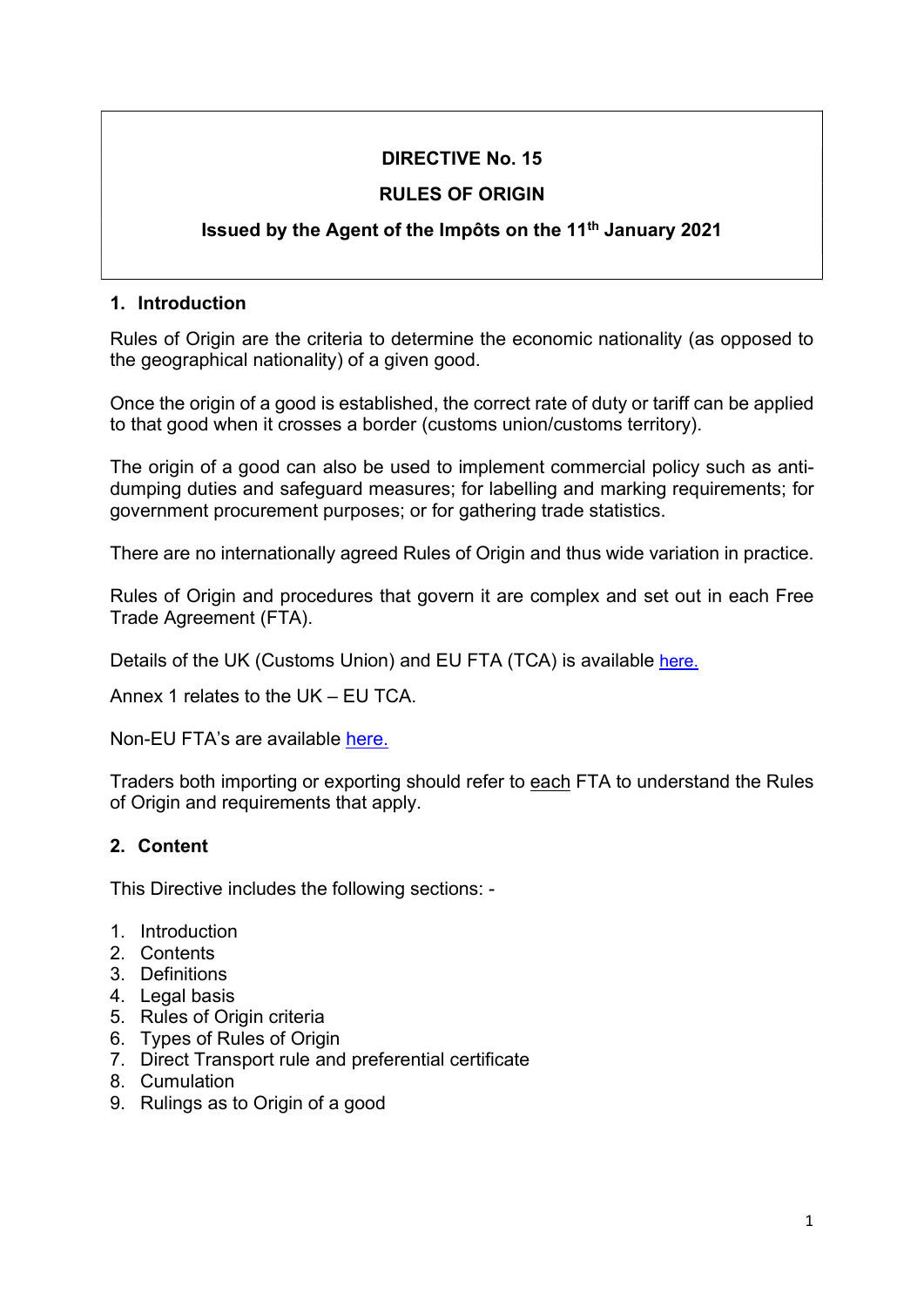## 3. Definitions

"CAESAR" means the Customs and Excise System for Administering Revenue.

''Customs Law'' means the Customs and Excise (Jersey) Law 1999.

''Customs Arrangement'' means the arrangement entered into between Jersey and the United Kingdom covering all trade in goods that includes the elimination between its members of customs duty on imports and exports, and the adoption of the UK Global Tariff in their relations with third countries; and requires the members of the customs union to keep their Customs Law correspondent with that of the United Kingdom.

"UK – CDs Customs Union" - means Jersey, UK, Guernsey and the Isle of Man.

"GST" means Goods and Services Tax.

''import duty" means:

- Customs duties that are not excise duty.
- Charges having equivalent effect to Customs duty.
- GST and Excise duty.

''TCA'' means The Trade and Cooperation Agreement between the European Union and the European Atomic Energy Community, of the one part, and the United Kingdom of Great Britain and Northern Ireland, of the other part.

#### 4. Legal basis

''Customs Law'' means the Customs and Excise (Jersey) Law 1999.

''Customs Order'' means the Customs and Excise (Customs Tariff and Import Duty) (Jersey) Order 2019.

"Customs Arrangement" means - The "Arrangement" which is the arrangement entered into between Jersey and the United Kingdom covering all trade in goods that includes the elimination between its members of customs duty on imports and exports, and the adoption of the UK Global Tariff in their relations with third countries and requires the members of the customs union to keep their Customs Law correspondent with that of the United Kingdom.

#### 5. Rules of Origin criteria

There are essentially two ways in which a product can be considered 'originating', these are:

- 'Wholly obtained'
- Substantially transformed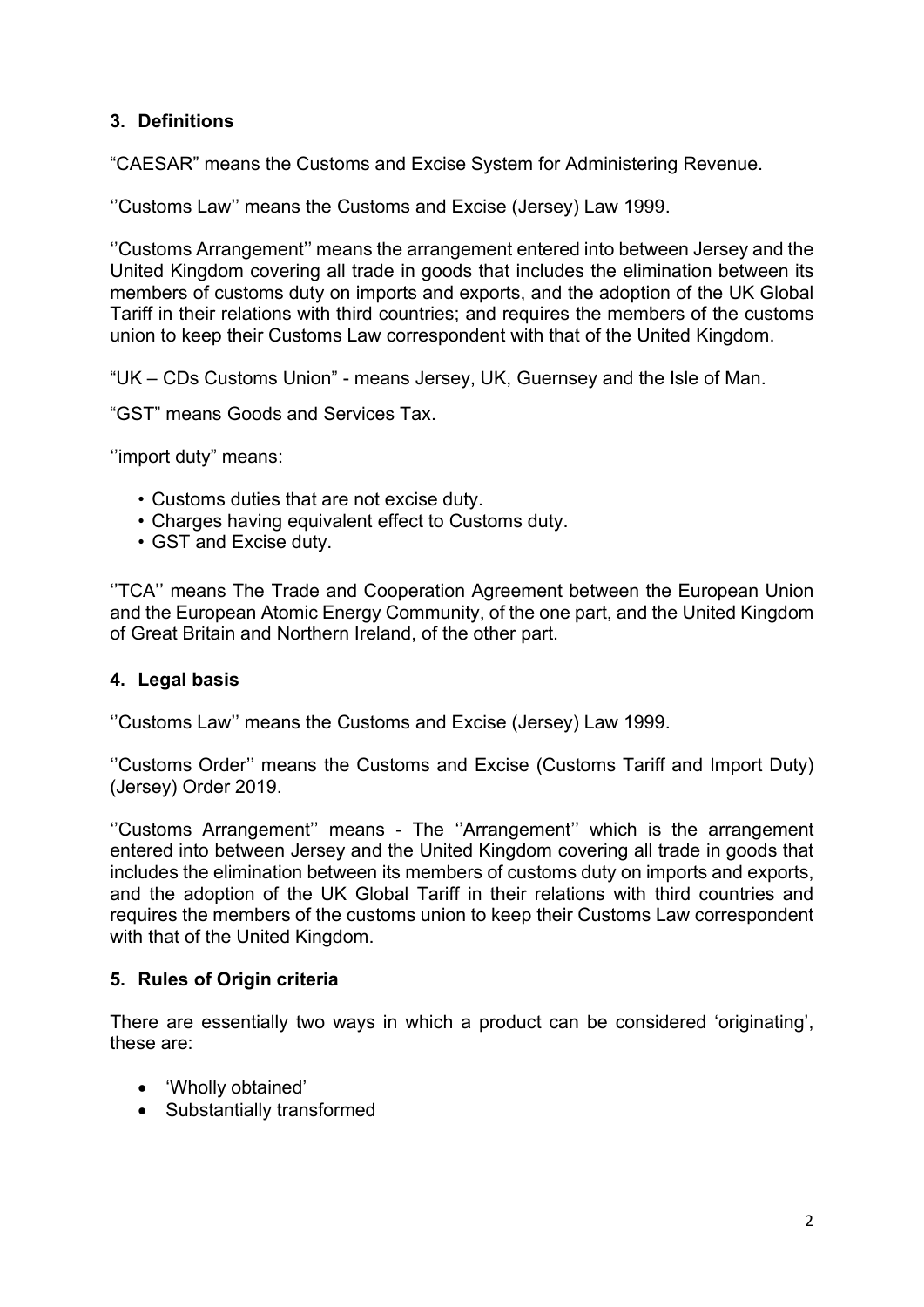### Wholly obtained goods are, for example:

- Goods naturally occurring;
- live animals born and raised in a given country;
- plants harvested in a given country;
- minerals extracted or taken in a single country.

The definition of wholly obtained also covers goods **produced** from wholly obtained goods alone or scrap and waste derived from manufacturing or processing operations or from consumption.

#### Substantially transformed products fall under three basic rules. These are:

- A change in UK Global tariff classification
- A good is considered substantially transformed when the good is classified in a heading or subheading (depending on the exact rule) different from all nonoriginating materials used.
- This shift of tariff heading between the inputs to a product and the finished product is treated as representing sufficient transformation to confer origin. Rules of this kind will generally require either one change of tariff heading or two to reach sufficient transformation.
- Value added (ad valorem percentages)
- Regardless of a change in its classification, a good is considered substantially transformed when the value added of a good increases up to a specified level expressed by ad valorem percentage. The value-added criterion can be expressed in two ways, namely a maximum allowance for non-originating materials or a minimum requirement of domestic content.
- Manufacturing or processing operations (technical requirement)
- Regardless a change in its classification, a good is considered substantially transformed when the good has undergone specified manufacturing or processing operations.

### 6. Types of Rules of Origin

There are two types of origin: preferential origin and non-preferential origin.

Non-preferential rules of origin are usually set in national policy and legislation where there are no preferential trade arrangements in place between two or more countries.

Non-preferential rules of origin are used for the application of all kinds of nonpreferential commercial policy measures, such as anti-dumping duties, countervailing duties, trade embargoes, safeguarding measures, origin marking requirements, quantitative restrictions or tariff quotas, government procurement and trade statistics.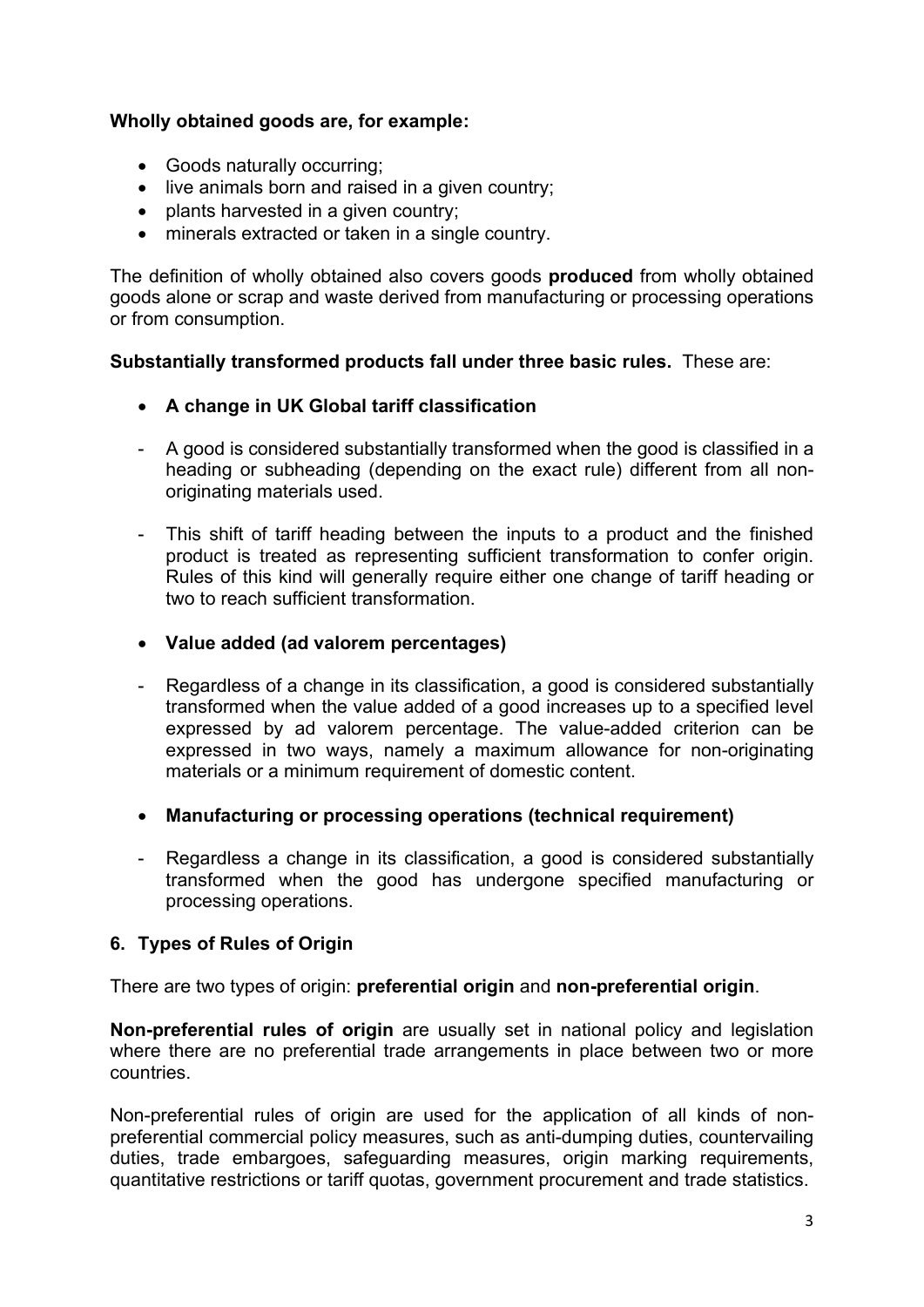Preferential rules of origin are those which have been agreed between two or more parties in a bilateral or regional trade agreement or customs union (e.g. UK/EU TCA) or for non-reciprocal trade preferences.

Preferential rules of origin are generally more restrictive than non-preferential rules in order to avoid "trade deflection" (for example where a good might be trans-shipped through a preference holding country, so it gets preferential treatment).

Restrictive rules of origin could also act as nontariff protectionist measure, if they set domestic production levels that are difficult to meet.

All goods have a non-preferential origin but may also have a preferential origin if a preferential arrangement exists.

### 7. Direct Transport rule and proof of preferential origin

To obtain preferential treatment, a proof of origin is not enough. The direct transport rule also needs to be fulfilled.

Direct transport is defined as a condition where the originating product must be transported directly from the country of origin to the destination country where the preferential origin is claimed without any interruption.

As a rule, if the goods have been cleared for free circulation in a third country enroute, the importer will not obtain preferential treatment for the goods when they arrive in the importing country, for example, UK-CD's Customs Union.

An exception is made when the goods concerned transit though a third country that is part of a cumulation zone that includes both the country of origin and the destination country or through a third country providing a single transport document covers the entire flow and includes transit under customs supervision through the third country.

To evidence compliance with the direct transport rule covering the passage of the goods through the country of transit, a document that proves this customs supervision may be required, for example, a "non-manipulation certificate".

The only operation, other than loading/unloading, that are allowed in relation to the goods, is one that is designed to preserve their condition.

Temporary storage is allowed, but only where it is for transport reasons.

Goods that travel through another country must not be entered into any customs procedures of that country.

### 8. Cumulation

Cumulation is an important facilitation of FTA's that allows originating products from one party (EU) to be treated as if they are originating in another party (Customs Union).

There are three main types of cumulation under preferential rules of origin: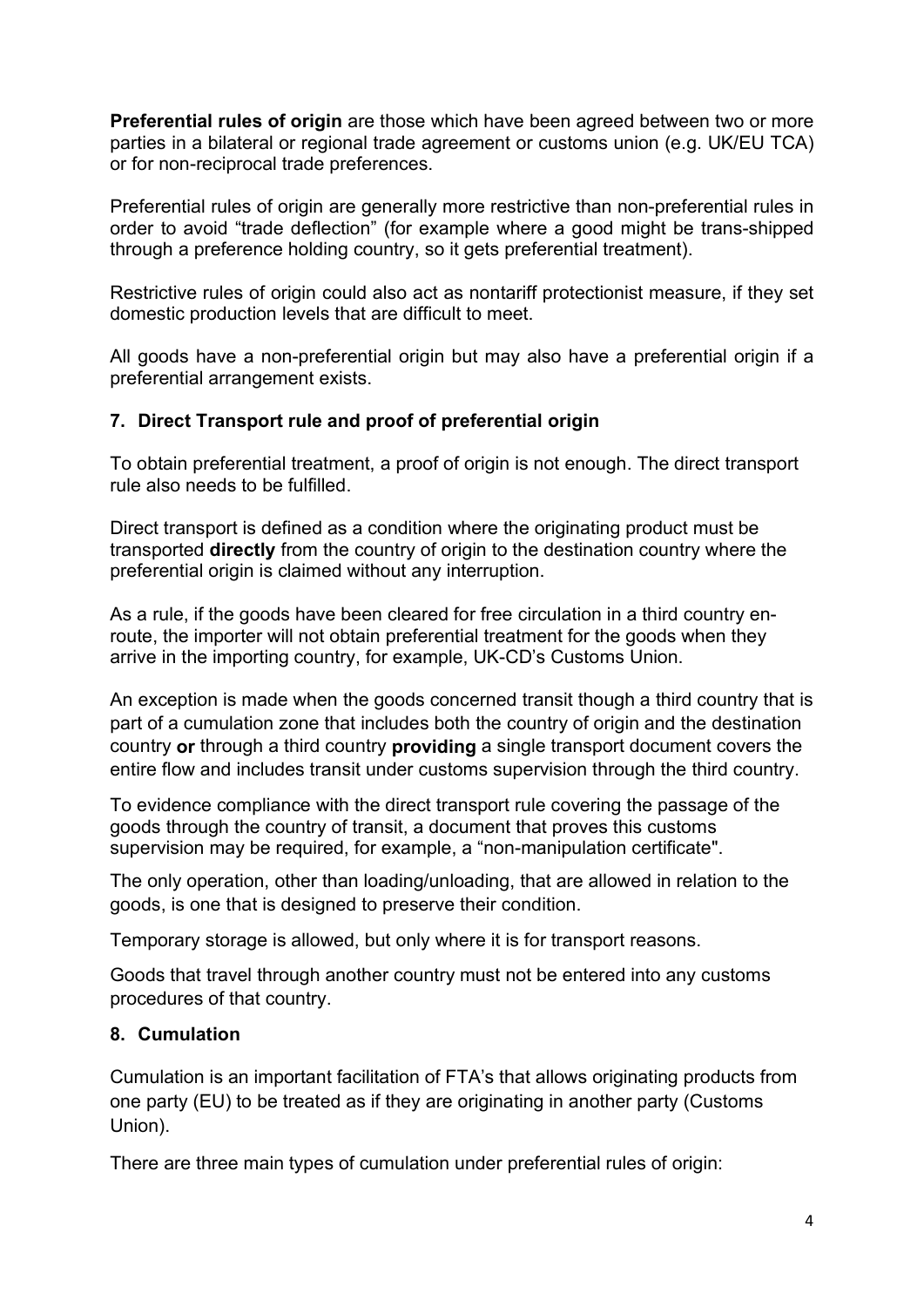- 1. Bilateral cumulation
- 2. Diagonal cumulation
- 3. Full cumulation

#### Bilateral cumulation

This means that any good originating in party A (EU) can be treated as being from party B (Customs Union) and vice versa, for trading purposes between the two.

#### Diagonal cumulation

Diagonal cumulation applies where more than two countries (or customs territories/unions) have FTA's with each other and where the same origin criteria are all met by each.

Where there is more than one country involved in the manufacture of a product, the final product will adopt the origin of the country in which the last processing took place (provided it was a 'substantial transformation').

#### Full cumulation

Full cumulation involves a greater degree of economic integration. Unlike bilateral or diagonal cumulation, it is not just originating goods that can be considered as input for cumulation purposes in another country. All processing stages within the 'zone' can be considered as conferring origin, regardless of whether the transformation is substantial enough to change the product origin or not.

It only requires that origin requirements are satisfied within the preferential trade 'zone' as a whole allowing the origin criteria to be distributed across any number of countries within a zone.

#### 9. Rulings as to Origin

Rulings as to the origin of a good to be imported into Jersey are issued by the United Kingdom's HMRC, in accordance with paragraph 12 of the Customs Arrangement. Article 10 of the Customs Order ensures any rulings made by HMRC are binding in Jersey.

The rulings apply to all FTA's.

Mark Cockerham Agent of the Impôts 11<sup>th</sup> January 2021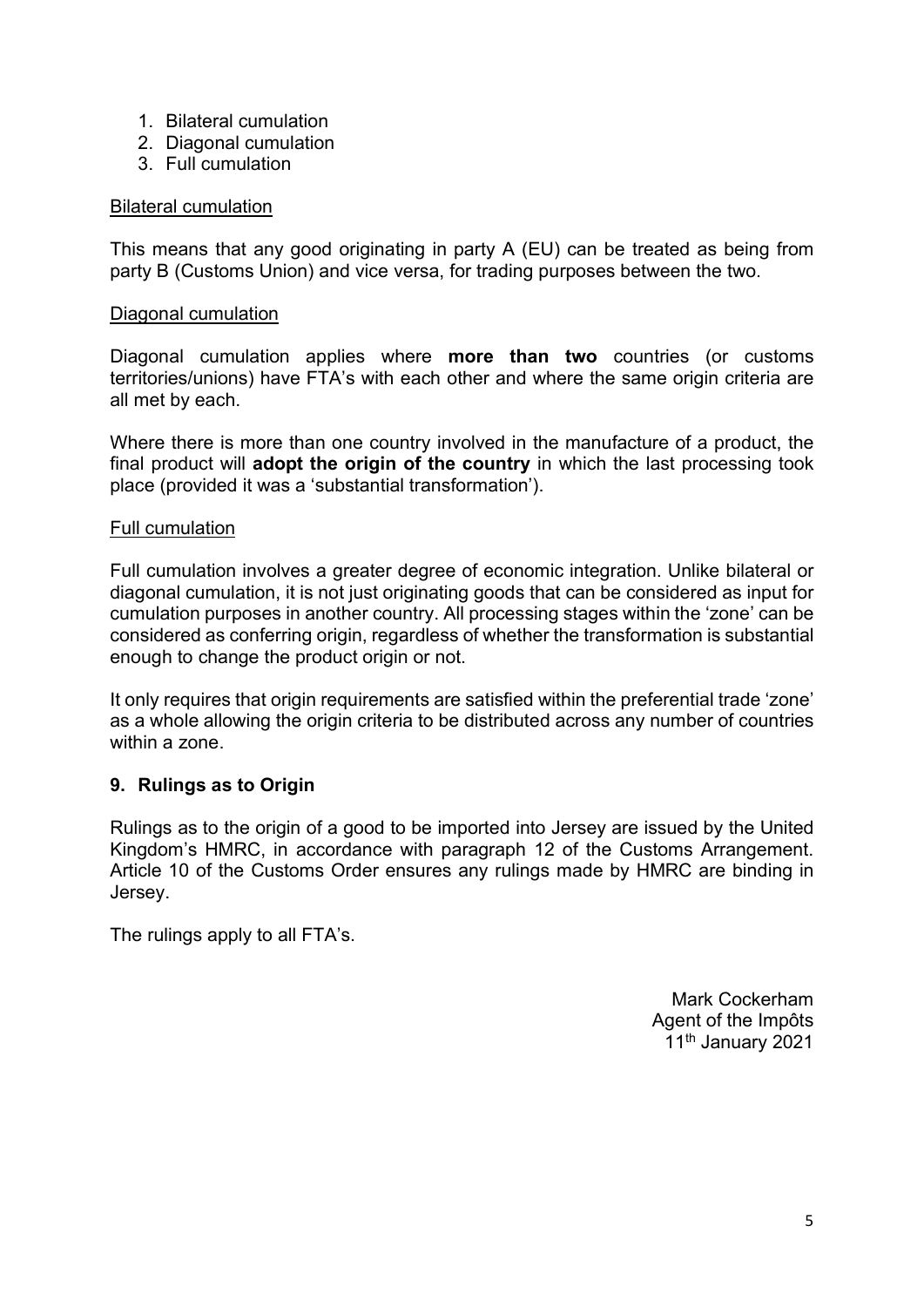## Annex 1 – UK – EU Trade and Cooperation agreement (''TCA'') - Rules of Origin and Product Specific rules of Origin

## Introduction

This annex provides guidance on the rules of origin requirements under the TCA and explains the most important provisions which traders need to understand and comply with, in order to ensure that they pay zero tariffs when trading with the EU. This applies to both traders that wish to export goods to the EU at zero tariffs, as well as traders who wish to import goods from EU at zero tariffs.

This annex does not contain information or explanations for all rules of origin relevant to the TCA. Rather, this annex provides detail on the most important provisions, and traders should still refer to the full TCA rules of origin text to understand their full obligations should they wish to export or import goods between the Customs Union and EU and take advantage of the preferential treatment.

To benefit under the TCA, goods will have to be of Customs Union or EU origin. This means they must meet the TCA preferential rules of origin. These rules are set out in the TCA and determine the origin of goods based on where the products or materials (or inputs) used in their production come from. Their purpose is to ensure that preferential tariffs are only given to goods that originate in the Customs Union or EU and not from third countries (i.e. those apart from the Customs Union and the EU Member States).

Goods that do not meet the rules of origin can still be traded but they will not be able to benefit from preference under the TCA and may have to pay the standard ("Most Favoured Nation") tariffs that the EU and the Customs Union apply to imports through the respective tariffs. For exports to the EU, this will be their Common External Tariff. Likewise, for imports to the Customs Union, this will be the UK Global Tariff. For some goods, these Most Favoured Nation tariffs may be low or zero, but for many other goods they can be much higher. Traders will need to take a commercial decision on whether it is in their interest to meet (and prove that they meet) the rules of origin in order to benefit from the TCA's zero tariffs.

## Claiming preferential treatment under the TCA

To benefit from preferential tariffs when importing into the Customs Union or EU, traders will need claim preference on their customs declaration and declare they hold proof that the goods meet the rules of origin.

A proof of origin is used by the importer to demonstrate that the goods qualify as originating and are eligible to claim preference. In the TCA this proof can take the form of:

• a Statement on origin completed by the exporter on a commercial document, or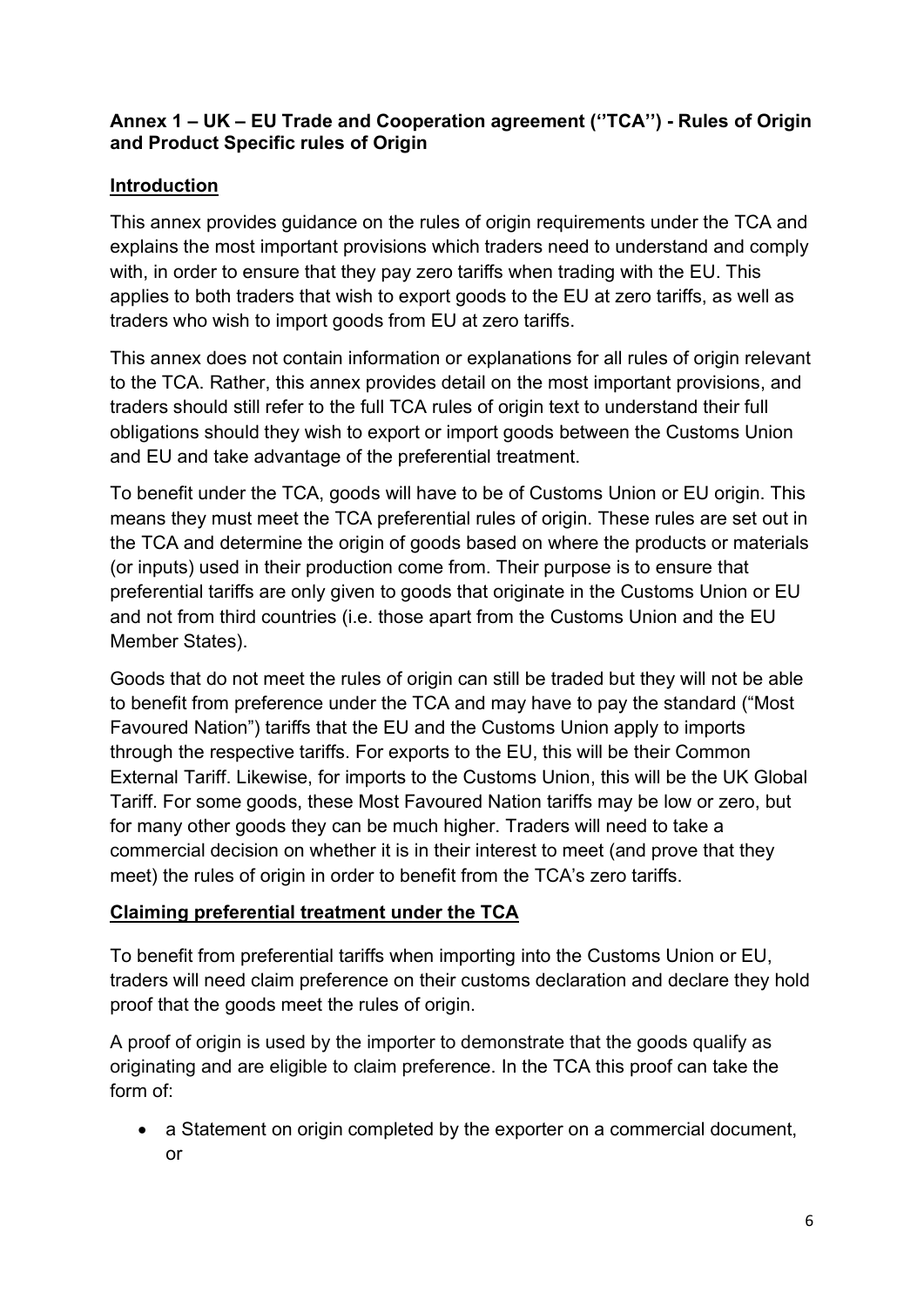• knowledge obtained and held by the importer that the goods are originating.

If you are an importer, you must:

- 1. Have proof of the originating status of the product before claiming preference. This may be:
	- a. a Statement on origin provided by the exporter on a commercial invoice or other commercial document that describes the goods. The text of the Statement would be included in the agreement. This is known as an invoice or origin declaration;
	- b. supporting documents and records if you are claiming preference using your "importers knowledge". If using importer knowledge, you must obtain sufficient evidence that the goods qualify as originating. This may involve the exporter providing a range of supporting documentation. If you cannot obtain that evidence, then the exporter may be able to provide a Statement on origin.
- 2. Claim for preference by completing the relevant part and declaring the proof of origin on your customs import declaration.
- 3. If requested by customs, provide the proof of origin to customs.
- 4. Maintain records for at least 4 years.

If you are an exporter, you must:

- 1. Hold evidence that the goods meet the relevant rules of origin before issuing a Statement on origin.
- 2. Understand whether a declaration from your supplier needs to be obtained. For UK-EU trade, until 31 December 2021, businesses do not need supplier's declarations from business suppliers in place when the goods are exported. Businesses may be asked to retrospectively provide a supplier's declaration after this date.
- 3. Provide your customer, the importer, with one of the following:
	- a. a Statement on origin on a commercial invoice or other commercial document that describes the goods. The text of the Statement would be included in the agreement. This is known as an invoice or origin declaration;
	- b. supporting documents and records if your customer is claiming preference using their "importer's knowledge".
- 4. Maintain records for at least 4 years.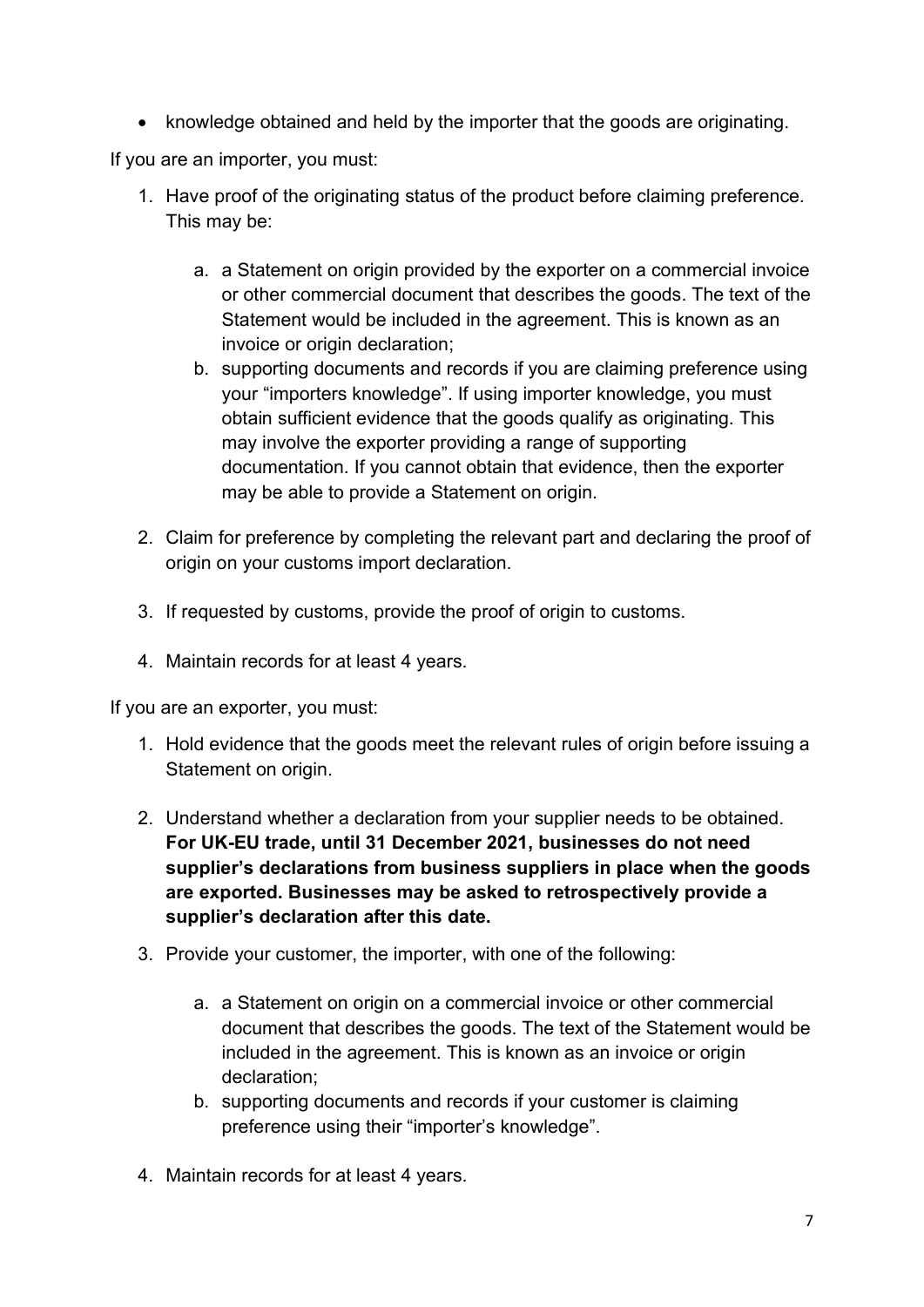## Origin Procedures: Providing Originating Status and Claiming preferential tariff **treatment**

The Origin Procedures in the TCA (Articles ORIG.18-28) set out the process by which goods prove their originating status and preference can be claimed. Summarised below.

## Claiming preferential tariff treatment

Relevant TCA articles:

- Article ORIG.18 Claim for preferential tariff treatment,
- Article ORIG.18a: Time of the claim for preferential tariff treatment;
- Article ORIG.23 Small Consignments;
- Article ORIG.27 Confidentiality

## Overview of how to claim preference

The customs authority of the importing party will grant preferential tariff treatment, based on a claim made by the importer, to goods that originate in the other Party that meet the conditions of the TCA. Under the TCA a claim can be made if the importer has one of the following proofs of origin:

(a) a Statement on origin that the product is originating made out by the exporter; or

(b) the importer's knowledge that the product is originating.

A claim for preference, and the "presentation" of the proof of origin, is normally included on the customs declaration to enter the goods into free circulation. However, a claim can alternatively be made after importation provided it is made within 3 years of the date of importation and accompanied with a valid proof of origin. In those circumstances any duties would be repaid to the importer.

### Rules for small consignments of goods

Some goods may be imported without the need for a formal proof of origin (a waiver), so long as they are declared to customs as meeting the origin rules.

For import into the Customs Union, this waiver applies to any goods valued under £1000, regardless of whether they are imported for commercial or noncommercial purposes.

For import into the EU, this waiver applies to goods valued under:

- €500 in the case of products sent in small packages, or
- €1,200 in the case of products forming part of a traveler's personal luggage.

For the EU this waiver does not apply to commercial imports.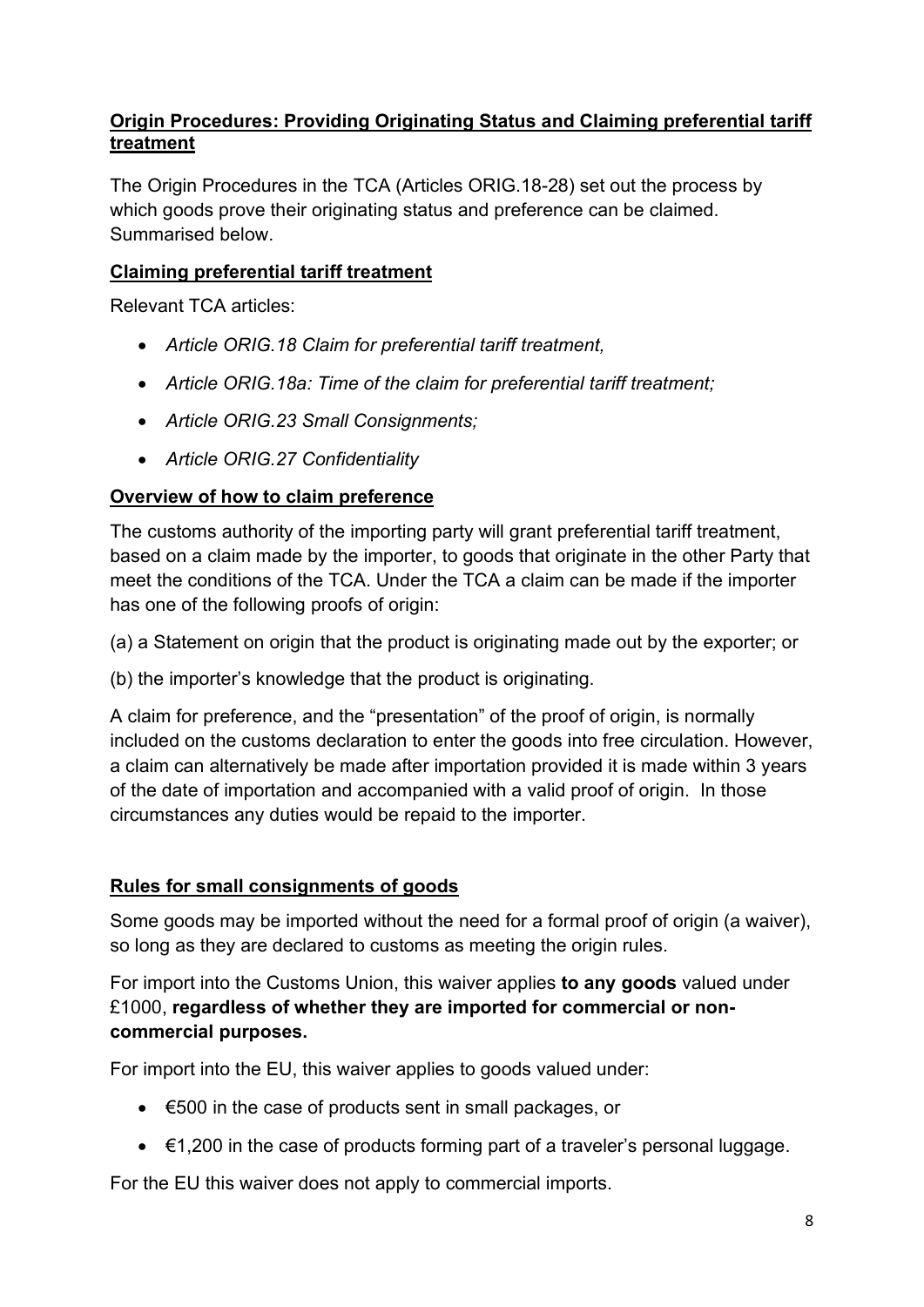These waivers do not apply if it is established that the import forms a series of importations that are being made separately to avoid the normal requirements.

## Applying for preference using a Statement on origin

Relevant TCA articles:

- Article ORIG.4 Cumulation of origin;
- Article ORIG.19 Statement on origin;
- Article ORIG.20 Discrepancies;
- Article ORIG.22 Record-keeping requirements;
- Article ORIG.26 Denial of preferential tariff treatment

## Statement on origin

One option for claiming preference is for the importer to use a 'Statement on origin' made out by the exporter.

A Statement on origin is not a document, but a prescribed text which the exporter added to the invoice or any other commercial document that describes the originating product in sufficient detail to enable its identification. The Statement/document may be in an electronic format.

An exporter making out a Statement on origin must hold information demonstrating that the product is originating, including information on the originating status of materials used in the production of the product. This may include declarations obtained from their suppliers.

A Statement on origin may apply to:

- a single consignment,
- or to multiple shipments of identical products within any period specified in the Statement on origin but not exceeding 12 months from the date of the first import.

If an exporter that has completed a Statement on origin becomes aware or has reason to believe that it contains incorrect information, they must immediately notify their customer in writing.

A statement may be made out in English or any of the other official languages used in the EU. However, it is best to use the same language as being used for the commercial document itself.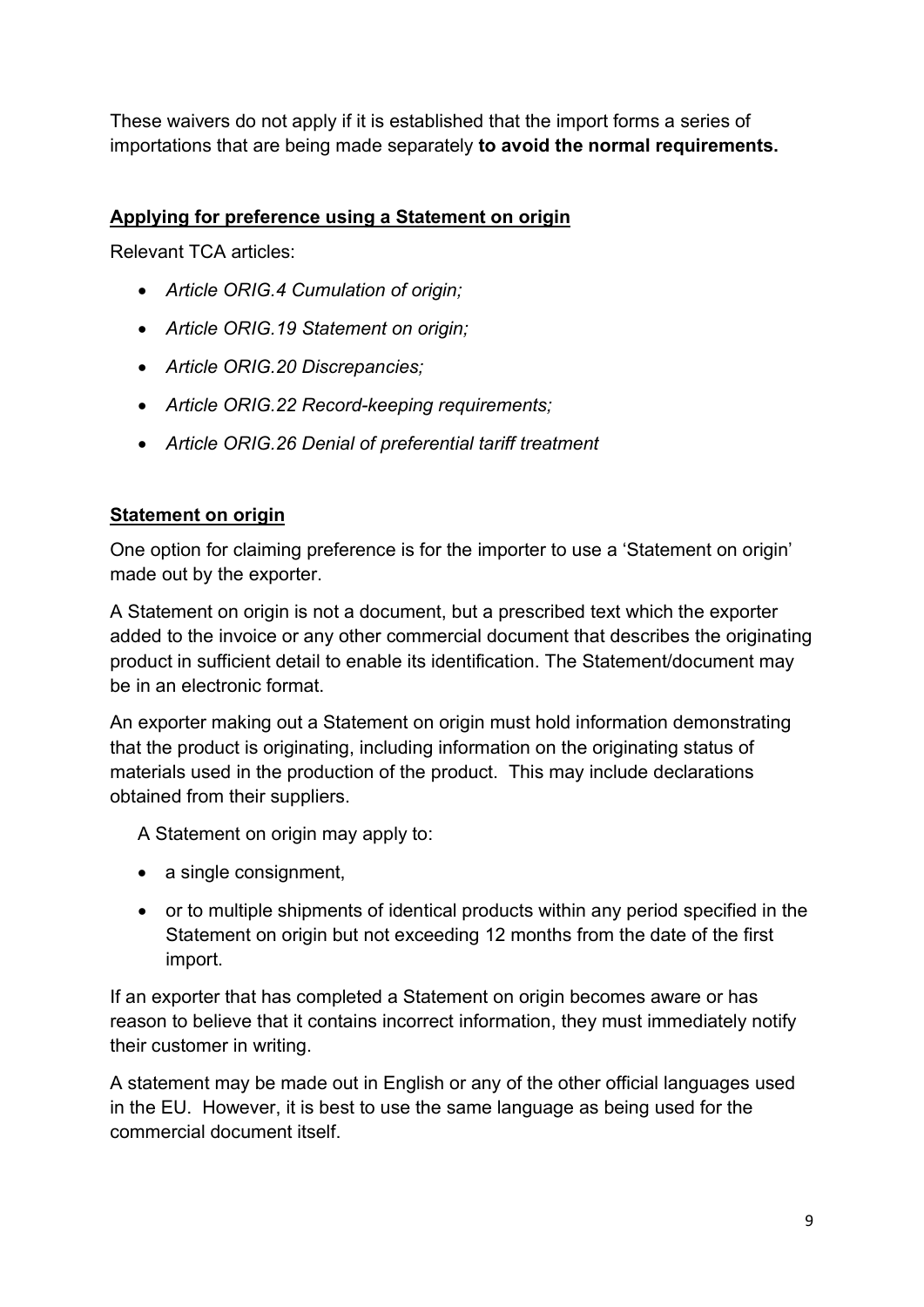The text of the Statement on origin (Annex ORIG-4 the TCA) is reproduced in full in Annex 2.

## Requirements on the exporter

The exporter:

- a) must be located either in the Customs Union or EU.
- b) can be any person (such as a producer or a trading company) as long as they fulfil the obligations under the TCA. It is not necessary that the exporter lodges the customs export declaration in respect of the products. They may appoint a Customs Agent to act on their behalf.
- c) exports or produces the originating product and makes out a Statement on origin; and
- d) is responsible for the correct identification of the originating products on the invoice or any other commercial document.

They will usually be identified on the Statement on origin by their Exporter Reference Number (ERN). Where an Exporter's Reference Number has not been assigned the exporter may indicate its full address under the part "Place and date".

In the EU the ERN will be the exporters Registered Exporter (REX) number. These are allocated if the exporter exports consignments with a total value exceeding €6000.

In Jersey the ERN will be the Economic Operator Registration and Identification (EORI) number. If you do not have one, you can apply for an EORI number here.

There is a requirement that the Statement on origin must be made out by the exporter but there is no explicit requirement as to the identity of the person issuing the commercial document used for making out the Statement.

However, to avoid any potential confusion it is recommended that the exporter makes out the Statement on origin on a commercial document they have issued.

### Validity of the Statement on origin

A Statement on origin may be made out before, at the same time as, or after the products to which it relates are exported. For imports to the Customs Union it will be valid for two years from the date it was made out. For exports to the EU it will be valid for 12 months.

The Statement on origin must be valid when the claim for preferential tariff treatment is made. This might be the time at which the import declaration in respect of the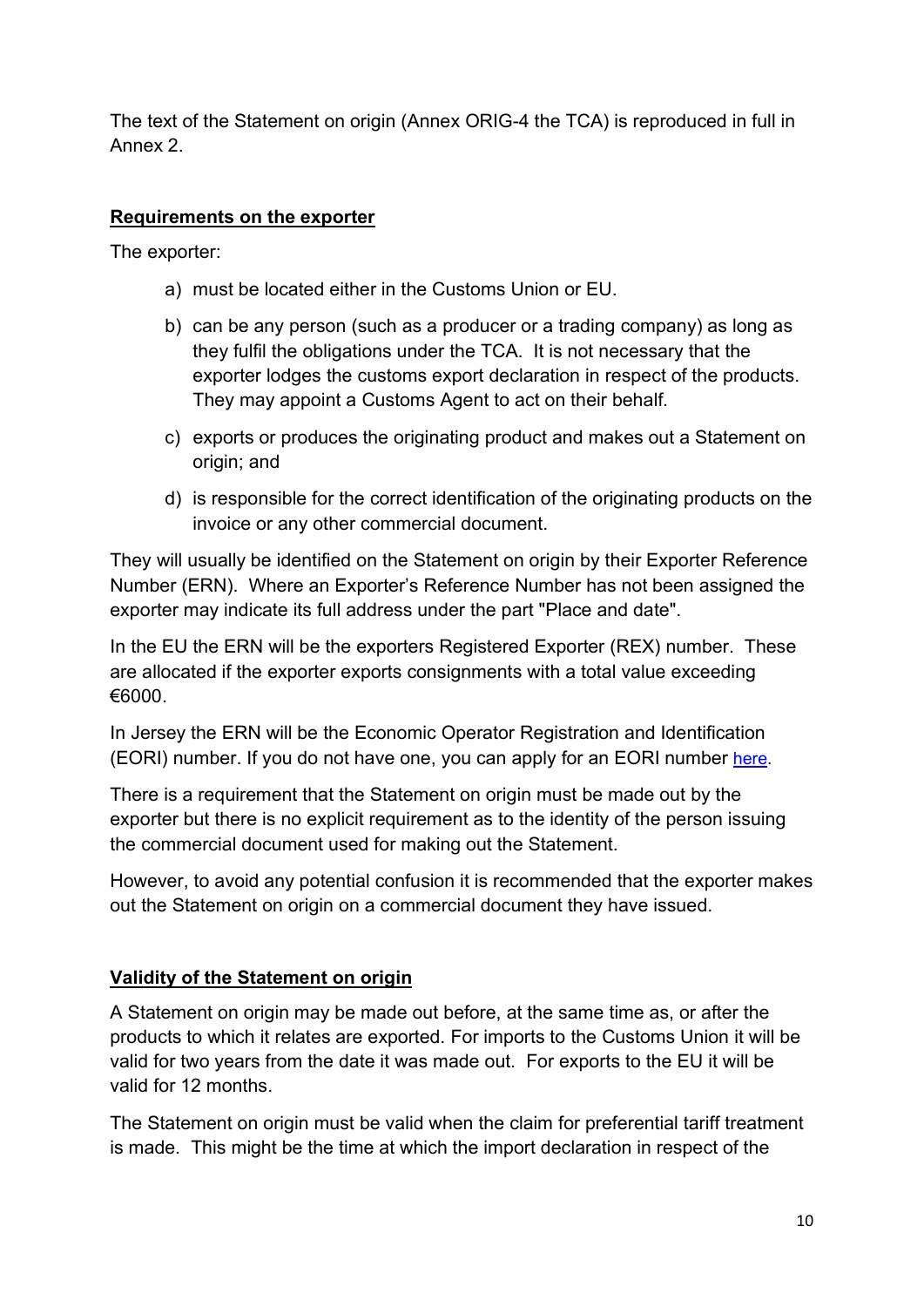originating products is accepted by customs, or at the time at which an application for repayment or remission of customs duties is submitted.

## What is a commercial document?

The Statement on origin should be made out on an invoice or on any other commercial document that describes the originating product in sufficient detail to enable its identification.

There is no legal definition in the TCA of what constitutes a "commercial document", which can be considered as a written record of a commercial transaction. Therefore, apart from the invoice itself, the term covers different types of documents such as a pro-forma invoice, or a shipping document (e.g. packing list, delivery note).

The only legal requirement for the invoice or any commercial document to be considered as the basis for a Statement on origin is that it shall contain a description of the originating products in sufficient detail to enable their identification. Other products, which may be included in the same invoice or other commercial document, shall be clearly distinguished from the originating products.

Where the "exporter" (producer or trader) is located in the exporting Party but the trader issuing the invoice is established in a non-Party country, the Statement on origin cannot be made out on that document. In these cases, the Statement on origin should be placed on a commercial document that is issued by the "exporter" (producer or trader other than the trader established in a non-Party country) in the exporting Party, such as a delivery note.

# Supplier's declarations

A supplier's declaration is a declaration by which a supplier provides information to their customer concerning the originating status of goods with regard to the specific preferential rules of origin. Notwithstanding the invoicing, the supplier is the person who has control and the knowledge of the originating status over the delivered goods. By making out a supplier's declaration, the supplier declares the originating status of the goods they provide to their customer who needs this information to make out a Statement on origin (the exported goods are either the finished product from the supplier or a product incorporating the delivered material).

## When are Supplier's declarations needed?

There are occasions where manufacture is not enough in itself to meet the origin rules and supplier's declarations are required. For example, if:

- any materials do not change tariff heading
- the value of materials is over the specified limit, for example the origin rule may specify a percentage limit of 40% for non-originating materials, and the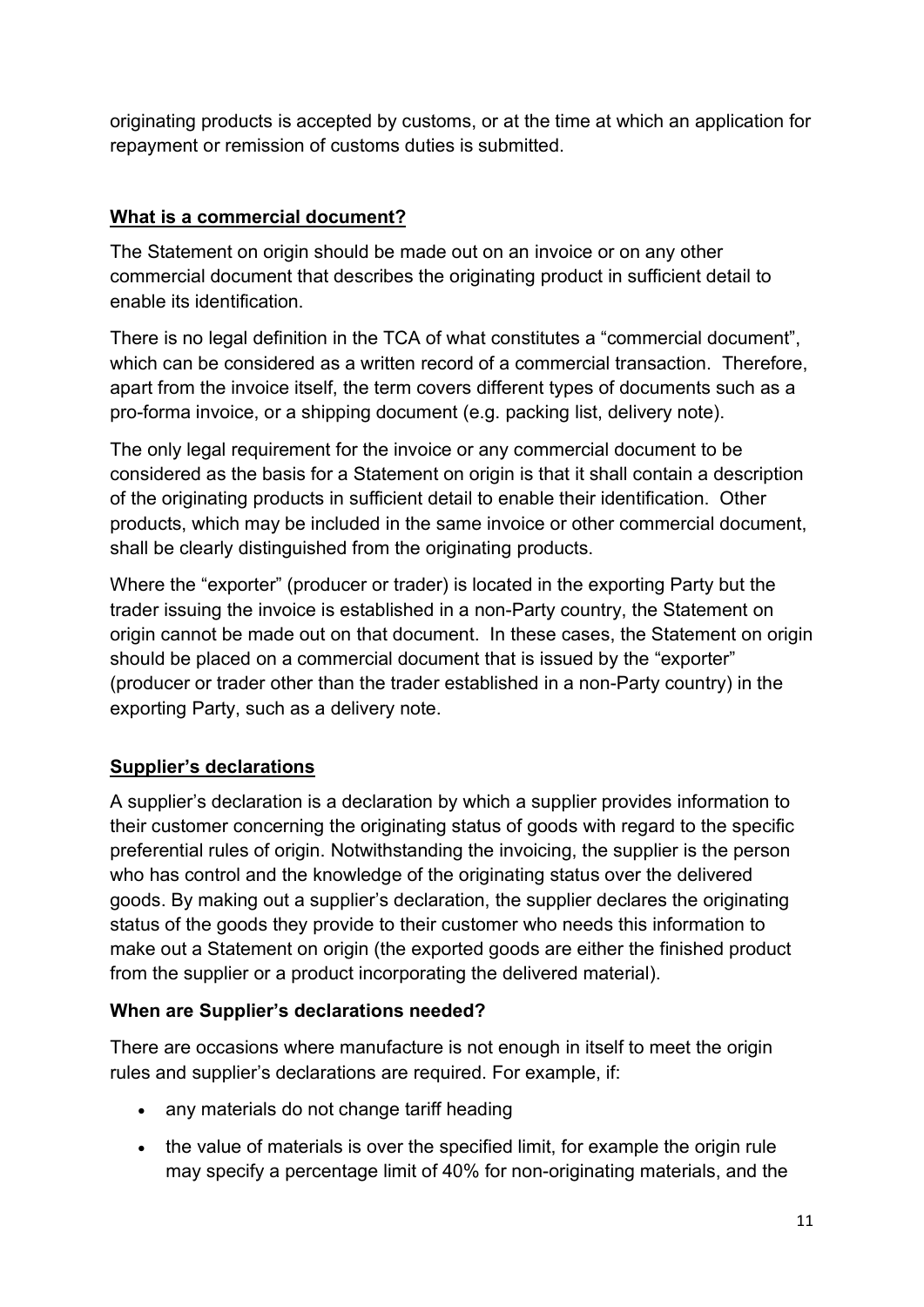total value of materials used is 45% of the ex-works price - you will then need declaration(s) to cover the value of materials in excess of the limit, that is, 5% of the ex-works price

- you manufacture using materials at a later stage of production than that specified, for example using bought-in fabric where the origin rule is manufacture from yarn
- the only processing which you carry out on a product is among the minimal processes listed in HMCR Notices 828, 830 and 832
- you buy and export goods in the same state

## When are Supplier's declarations not needed?

If you are a manufacturer either exporting or supplying your goods, then there are certain circumstances where a declaration will not be necessary:

- an origin rule may specify that all non-originating materials must change tariff heading. If, during manufacture, all materials change tariff heading then the rule is met without the need for any supplier's declarations
- a percentage rule may specify a limit on the value of non-originating materials (30% or 40%), if the total value of all materials is within this limit, then the rule will be met
- an origin rule may specify manufacture from materials at a certain stage of production, for example manufacture from yarn, if you manufacture using materials at or before the specified stage (for example yarn or pre yarn) then the rule will be met automatically

A supplier's declaration may be made out to cover a single supply or to cover regular supplies made over a period of time (a long-term supplier's declaration).

Long-term supplier's declarations are one-off declarations valid for supplies delivered during a period up to a maximum of two years. A long-term supplier's declaration is valid for all the goods mentioned in the supplier's declaration that are delivered within the specified period. The making out of a long-term supplier's declaration requires that throughout the entire period of validity the originating status of the goods is ensured. The supplier shall immediately inform the customer of the goods, if the information provided in their long-term supplier's declaration is no longer applicable. A long-term supplier's declaration shall be made out for consignments dispatched during a period of time and shall state three dates:

- the date on which the declaration is made out (date of issue)
- the date of commencement of the period (start date), which may not be more than 12 months before or more than 6 months after the date of issue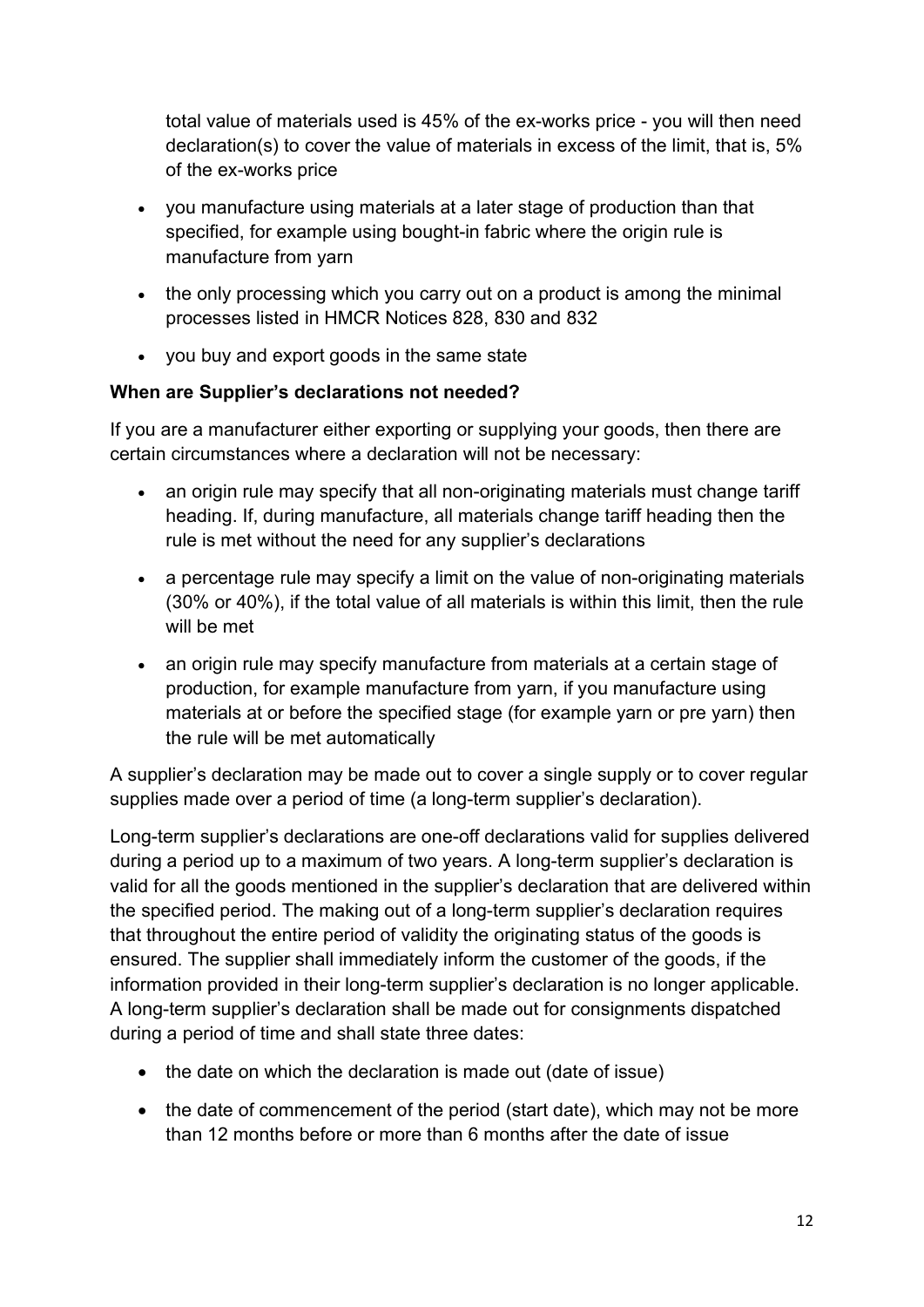• the date of end of the period (end date), which may not be more than 24 months after the start date.

## Bilateral cumulation and supplier's statements

An exporter making out a Statement on origin for a product that has benefitted from bilateral cumulation may also be required to provide a Supplier's declaration. For example, where a product has obtained its originating status through cumulating production carried out in the EU on non-originating materials, the exporter of those goods must obtain a declaration from the supplier of those materials.

This declaration could either be in the form set out in Annex ORIG-3 [Supplier's declaration] of the TCA or an equivalent document that contains the same information, describing the non-originating materials concerned in sufficient detail for their identification. As with supplier's declarations in the context of intra Customs Union supply chains, a supplier's declaration to cover production carried out in the EU may be made out to cover either a single supply or regular supplies made over a period of time.

Where the exported product has obtained its originating status through the cumulation of originating materials, the exporter must hold a Statement on origin from the supplier based in the EU.

## Record keeping requirements for a Statement on origin

An importer making a claim for preferential tariff treatment must keep the Statement on origin made out by the exporter for four years from the date of importation.

An exporter who has made out a Statement on origin must keep, for four years from the date it was made out, a copy of the Statement on origin and all other records demonstrating that the product satisfies the requirements to obtain originating status, e.g. supplier's declarations, invoices etc.

In both cases, these records can be stored in an electronic format.

### Multiple shipments

A Statement on origin can be made to cover multiple shipments of identical products supplied to a customer under the same contract over a 12-month period instead of separate Statements for each individual consignment.

A Statement on origin for multiple shipments shall indicate three dates:

- $\bullet$  the date on which it is made out (date of issue which shall be no later than the start date)
- the date of commencement of the period (start date)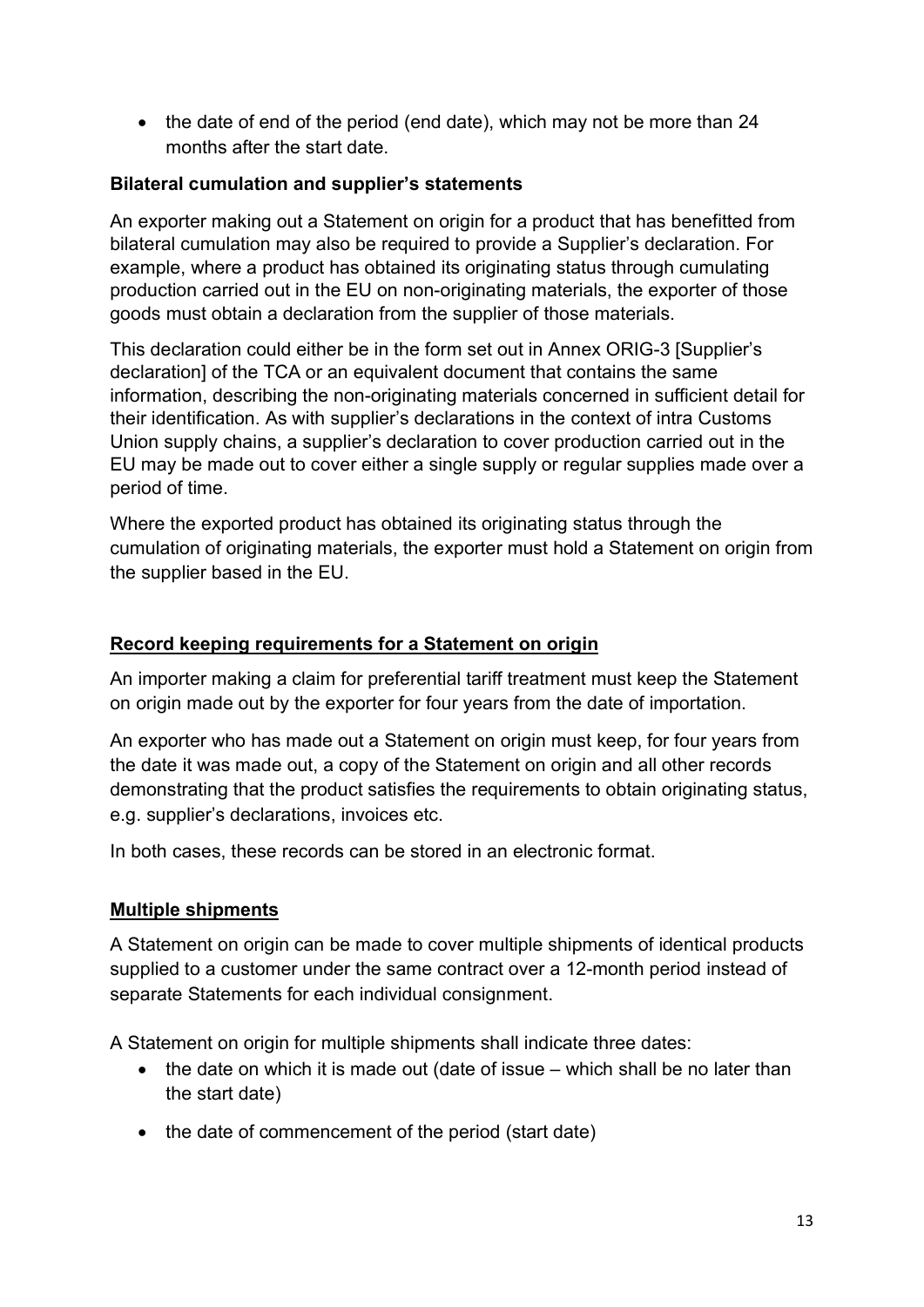• the date of end of the period (end date), which may not be more than 12 months after the date it was made out.

A Statement on origin for multiple shipments of identical products may be used as a basis for preferential tariff treatment only for those import declarations that are accepted on or between the start date and the end date indicated in the Statement.

The importer shall keep the commercial documents for the subsequent consignments imported within the validity period for which preferential tariff treatment is claimed on the basis the Statement on origin for multiple shipments.

The commercial documents for such subsequent consignments do not need to contain a Statement on origin.

A Statement on origin for multiple shipments must be withdrawn by the exporter if the conditions for its use are no longer fulfilled. The withdrawal must be documented in connection with the original Statement on origin for multiple shipments. Once the withdrawal is documented, a new Statement on origin must be made out if the delivered products are again originating products.

# Applying for preference using importer's knowledge

Relevant TCA articles:

- Article ORIG.4 Cumulation of origin;
- Article ORIG.21 Importer's knowledge;
- Article ORIG.20 Discrepancies;
- Article ORIG.22 Record-keeping requirements;
- Article ORIG.26 Denial of preferential Tariff treatment

'Importer's knowledge' is an option that allows the importer to claim preferential tariff treatment based on their own knowledge about the originating status of imported products. It can be used as an alternative to a Statement on origin provided by the exporter.

As the importer is making a claim using their own knowledge, the exporter or producer does not need to take any action to officially state the originating status of the goods.

As this option requires the importer to have knowledge that the products meet the relevant rules of origin, the exporter or producer may have to provide information about the production to the importer. This may be in addition to other information, such as supporting documents or records, which may already be in the possession of the importer.

Such information might include: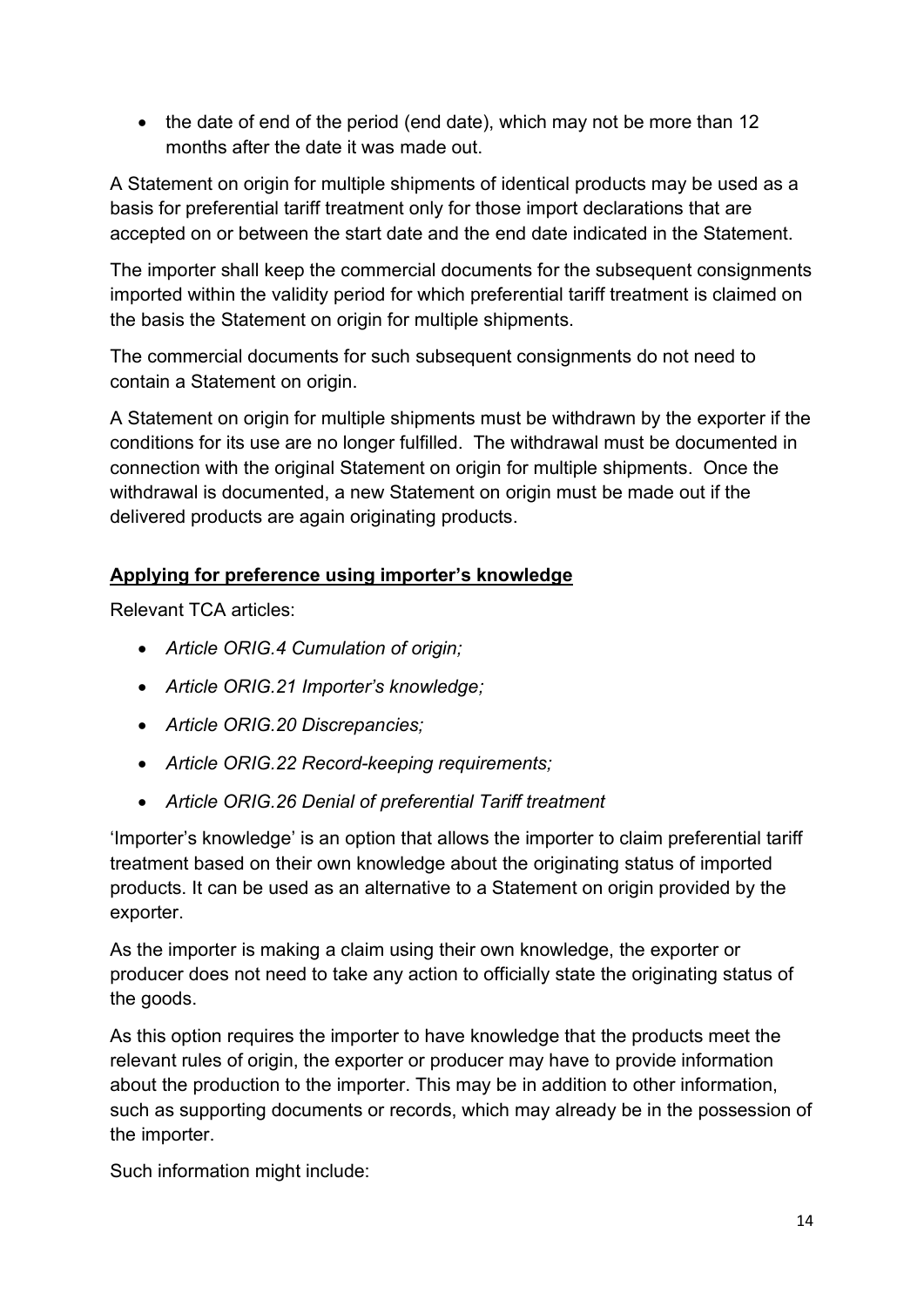- The HS code of the product and origin criteria used
- a brief description of the production process
- if the origin criterion was based on a specific production process, a specific description of that process
- if applicable, a description of the originating and non-originating materials used in the production process
- if the origin criterion was 'wholly obtained', the applicable category (such as harvesting, mining, or fishing; and the place of production)
- if the origin criterion was based on a value method, the value of the product as well as the value of all the non-originating and/or originating materials used in the production
- if the origin criterion was based on weight, the weight of the product as well as the weight of the relevant non-originating and/or originating materials used in the product
- if the origin criterion was based on a change in tariff classification, a list of all the non-originating materials including their tariff classification number under the Harmonized System (in 2, 4 or 6-digit format depending on the origin criteria); or
- the information relating to the compliance with the provision on non-alteration (if applicable), for example a certificate of non-manipulation from the Customs Authority in the country of transit.

In the case that the importer cannot obtain the information above, including circumstances where the exporter or producer does not provide the information because it is deemed commercially sensitive, preferential tariff treatment may still be claimed if the exporter issues a Statement on origin.

An importer making a claim for preferential tariff treatment must keep all records that demonstrate that the product is eligible for preference for four years from the date of importation. These records must be stored in an electronic format.

## Verification of claims for preferential treatment

Relevant TCA article:

- Article ORIG 24 Verification
- Article ORIG.25 Administrative cooperation

In order to verify whether a product imported under preference is originating, the importing customs authority may conduct a verification. This may include a request for information from the importer who made the claim for preferential tariff treatment.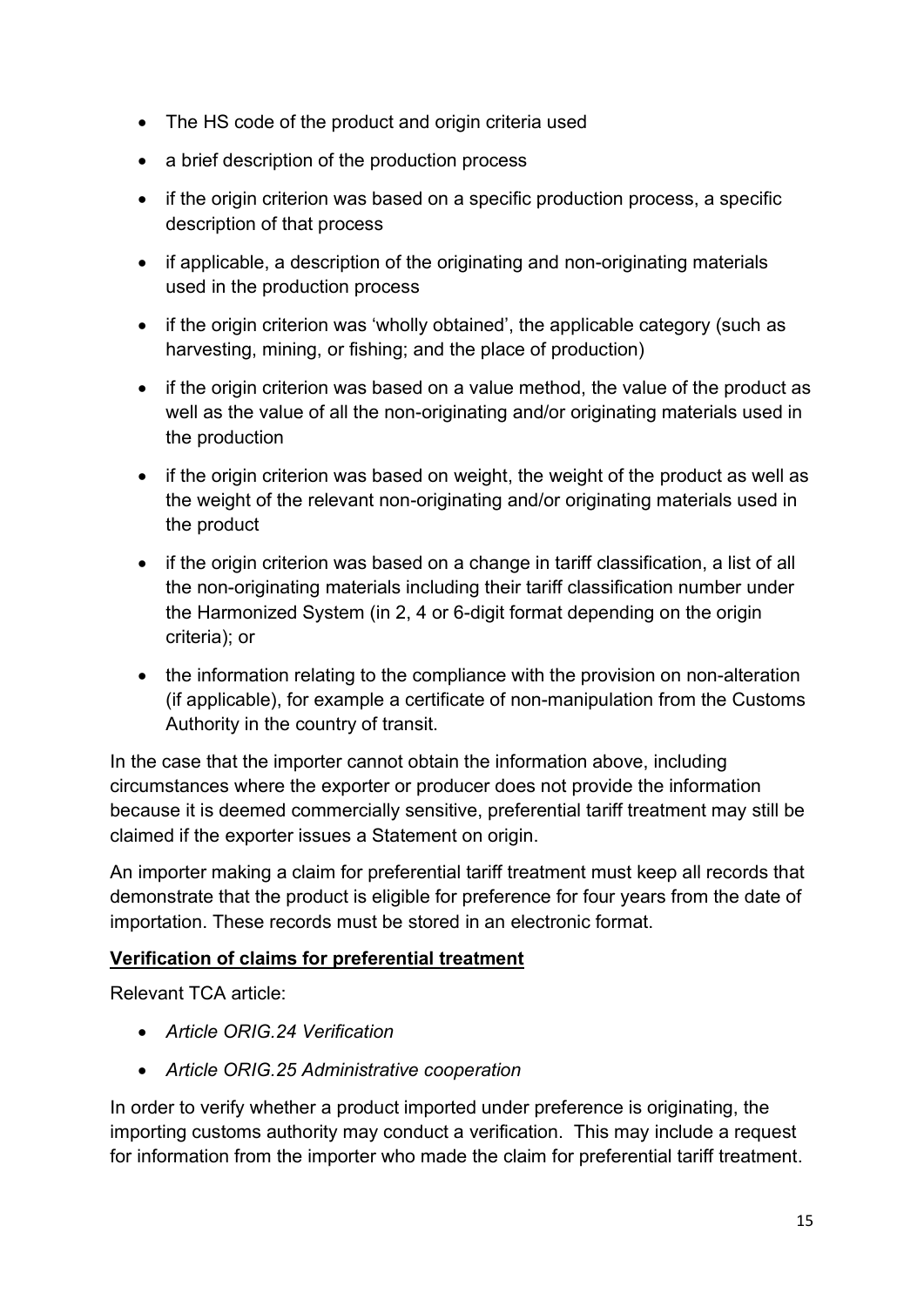Verification may be conducted before or after the release of the goods.

If conducting a verification before release of the goods, the customs authority may suspend the granting of preferential tariff treatment pending the results. In such circumstances release of the products shall be offered to the importer subject to a security or guarantee to cover the difference between the preferential and full tariff.

## For claims based on a Statement on origin made out by the exporter in the exporting Party verification consists of the following two steps:

**Step 1:** The importing Party's customs authority requests the Statement on origin from the importer. If the importer has any additional information supporting the fulfilment of origin criteria it can be provided.

Outside of any contractual obligations between the importer and the exporter, there is no obligation for the exporter to provide any further information to the importer. However, if an exporter, confronted with a request from the importer, prefers to provide information at this stage of the verification process, they can choose to do so either to the importer or to the importing Party's customs authority directly. By providing information following the request during Step 1 of the verification process, the exporter may avoid being requested for the information by their own customs authority following a request for administrative cooperation as part of Step 2.

**Step 2:** Where the importing customs authority needs to further verify the Statement on origin or the originating status of the goods, they may request administrative cooperation from the customs authority in the exporting Party. The exporting Party's customs authority must conduct checks on the exporter's records and processes, which may involve visiting the exporter, and confirm the goods' eligibility to preferential tariff treatment in a written report back to the importing customs authority within 10 months of the request.

A request for administrative cooperation is only possible in case the claim for preferential tariff treatment is based on a Statement on origin.

## For claims based on importers knowledge, verification consists of the following two steps:

Step 1: The importing Party's customs authority requests from the importer no more information than that supporting fulfilment of origin criteria, which is:

(i) "wholly obtained": the applicable category (such as harvesting, mining, fishing) and place of production

(ii) based on change in tariff classification: a list of all the nonoriginating materials including their tariff classification (in 2, 4 or 6-digit format, depending on the origin criterion in the list rules)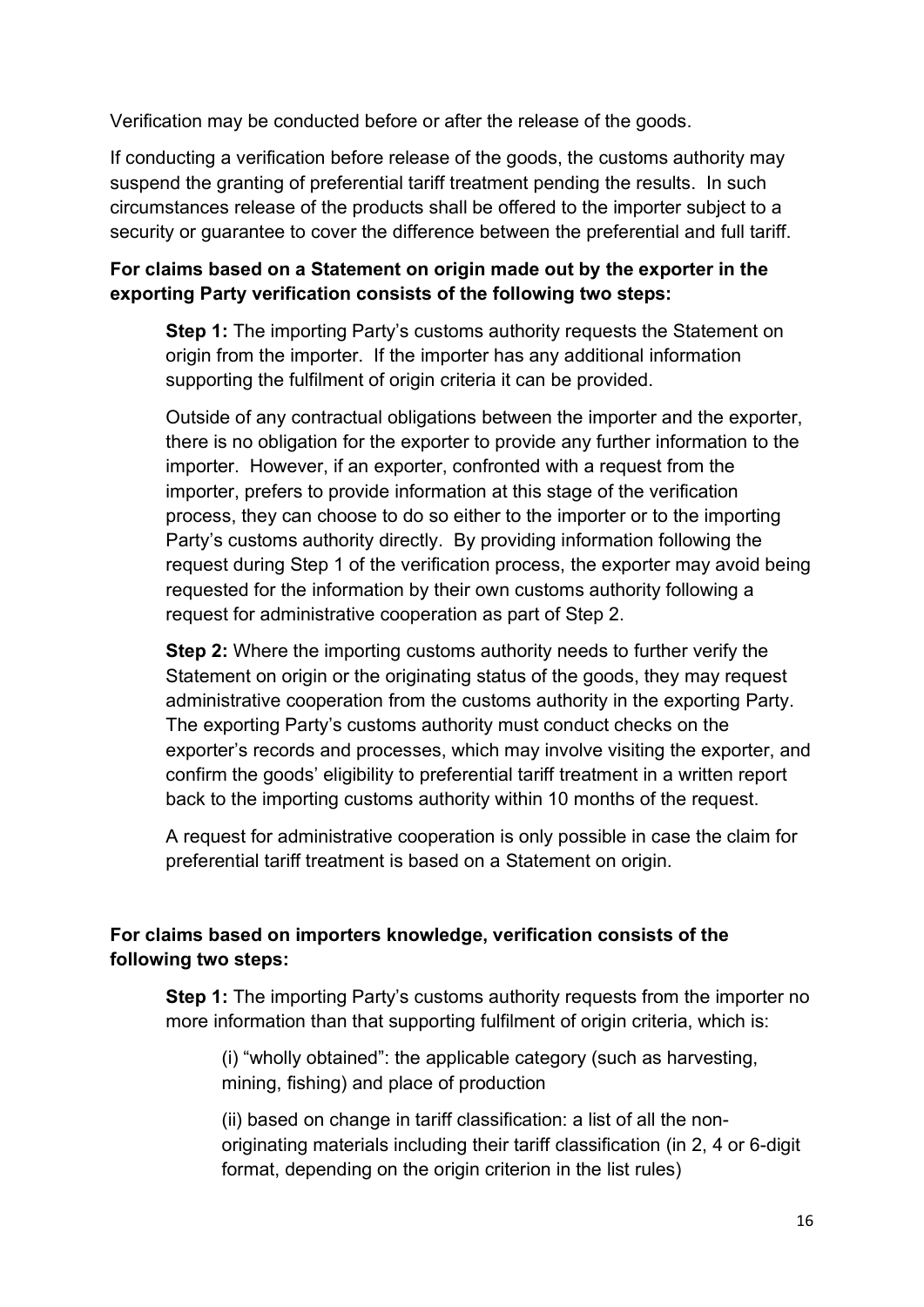(iii) based on a value method: the value of the final product as well as the value of all the non-originating materials used in the production;

(iv) based on weight: the weight of the final product as well as the weight of the relevant non-originating materials used in the final product;

(v) based on a specific production process: a description of that specific process.

The importer must respond within 3 months and may add any other information that they consider relevant for the purpose of verification.

Step 2: Where importing Party's customs authority needs more information to determine the originating status of the product and following step 1, they may request the importer to provide additional information.

The importing Party's customs authority cannot request administrative cooperation from the exporting Party's customs authority as no Statement on origin has been raised by the exporter. Therefore, the importer must be able to demonstrate that the product is originating and qualifies for preferential tariff treatment.

This does not necessarily mean that all information shall be readily available in the records of the importer at the time the claim for preferential tariff treatment is made, but the importer must be able to supply the necessary information within time period (3 months under this agreement) of the request for additional information.

# Denial of preferential tariff treatment

Under specific circumstances, a claim for preferential tariff treatment maybe denied by either Party's custom's authority.

A claim for preferential tariff treatment may be denied:

- if the importer does not provide information when requested
- where a request for verification is sent to the exporting customs authority and a reply is not received within 10 months or the report does not contain enough information to determine origin

Provided that it does not cause doubt as to the origin of the goods, a claim for preferential tariff treatment will not be rejected due to minor errors or discrepancies in the Statement on origin or for the sole reason that an invoice was issued in a non-Party country.

## General provisions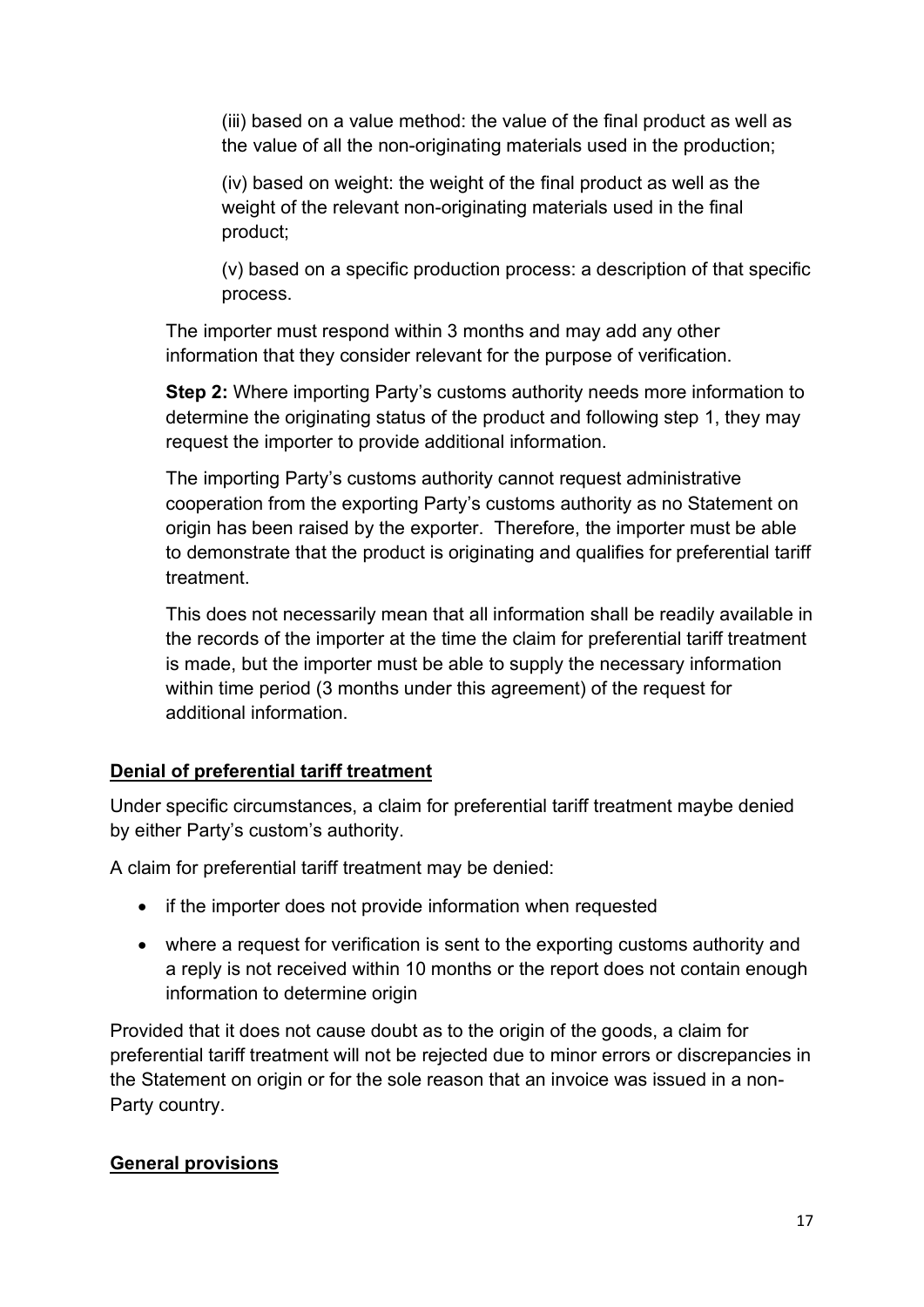The general provisions set out the general rules for determining the origin of products traded under the agreement. They need to be read alongside the Product-Specific Rule for a given product. General provisions cover the basic concepts of origin and how origin should be determined in specific instances, such as when a product has accessories or is part of a set, or how packaging and materials used in production should be treated.

While it is important that traders are familiar with all the general provisions from the text of the FTA, this annex explains some of the most important and more complex elements including, Cumulation of Origin, Wholly Obtained Products, Insufficient Production, Tolerance, and Accounting Segregation.

There are further provisions that are not covered in this annex; see the full TCA text for information on all the general provisions.

# Cumulation of Origin

Relevant TCA Articles:

- Article ORIG.4 Cumulation of Origin
- Article ORIG.7 Insufficient Production

Cumulation is an important facilitation found in modern free trade agreements, which – at the most basic level – provides a system that allows originating products from one party to be treated as if they are originating in another when determining whether a good is able to meet a Product-Specific Rule.

For example, this means products or materials originating in the EU can be considered as originating in the Customs Union if those products are further processed in the Customs Union or incorporated into another product prior to reexport to the EU.

Under the TCA arrangements, exporters are not only able to cumulate originating materials or products, as set out above, but also processing or production carried out on non-originating materials ("full bilateral cumulation"). This means that all operations carried out in the Customs Union or EU are taken into account when determining whether a good is able to meet a Product-Specific Rule.

Full bilateral cumulation applies to both specific production processes (e.g. 'combing' or 'making up' in the manufacture of textiles products) and the value associated with such processing (e.g. in Product-Specific Rules with value-add requirements).

## Cumulation and insufficient production

Importantly, whether seeking to cumulate originating materials or production carried out on non-irrigating materials, an exporter may only apply cumulation where the working or processing carried out in their party has gone beyond the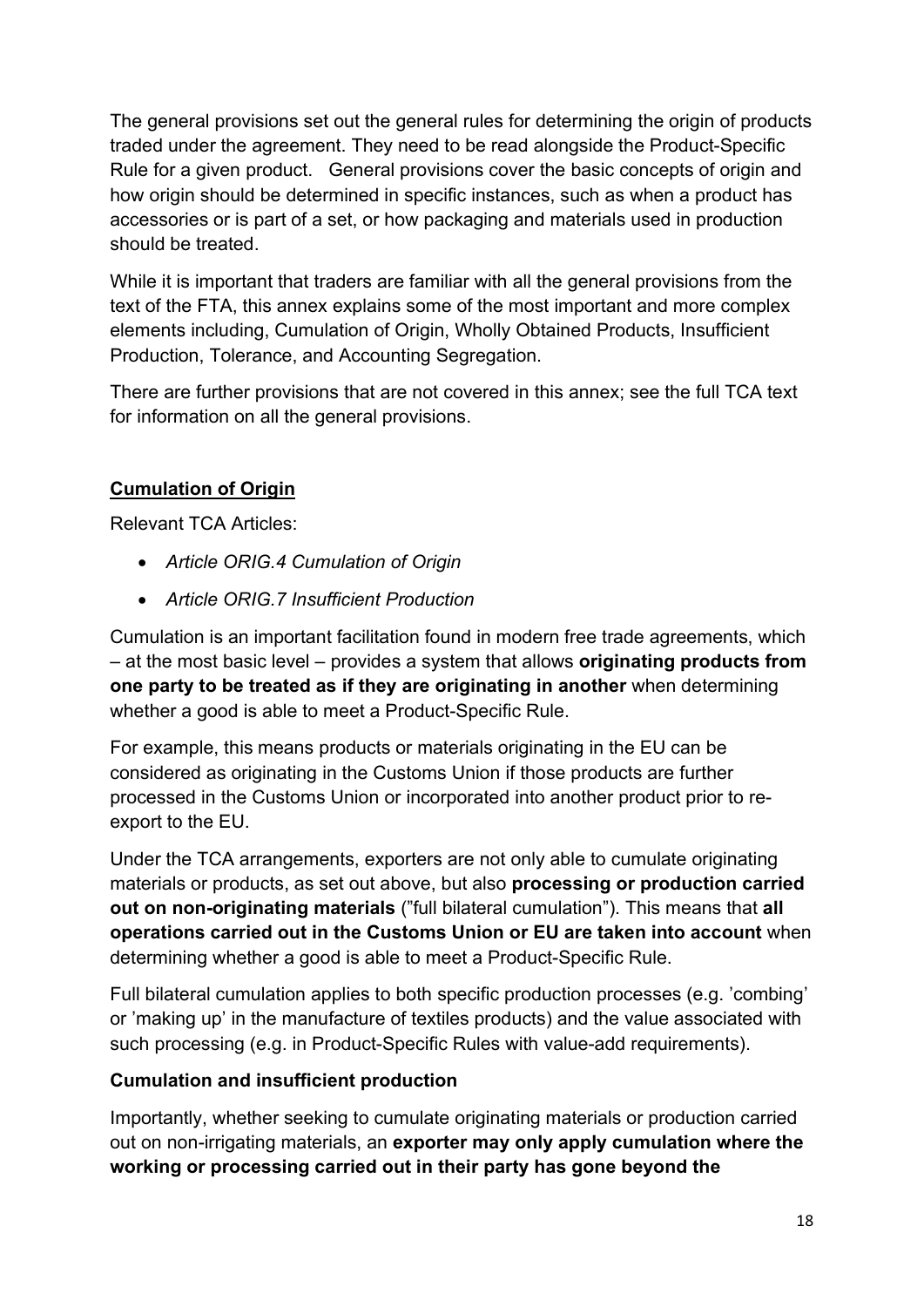## operations deemed 'insufficient' under the TCA's Insufficient Processing article.

# Procedure for applying full Cumulation

Where an exported good has obtained its originating status through the application of full bilateral cumulation (e.g. where a Customs Union exporter has met a Product-Specific rule through counting production carried on non-originating materials in the EU), the exporter of those goods must obtain a 'Supplier's declaration' from the supplier of the non-originating materials.

This declaration could either be in the form set out in Annex ORIG-3 [Supplier's declaration] of the TCA, or an equivalent document that contains the same information, describing the non-originating materials concerned in sufficient detail for their identification.

# Wholly obtained

Relevant TCA article:

Article ORIG.5 Wholly Obtained Products

Wholly obtained products are products obtained entirely in the territory of a party without the addition of any non-originating materials.

Wholly obtained products automatically qualify for preferential treatment. These products are specified under the wholly obtained article, and traders should refer to Article ORIG.5 to understand stand which products are eligible for wholly obtained status.

## Insufficient production

Relevant TCA articles:

- Article ORIG.7 Insufficient Production;
- Article ORIG.4 Cumulation of origin

The trade agreement includes a list of processes that, if carried out on nonoriginating materials, are considered such minor processing that they do not on their own confer originating status. Even if a product meets its product specific rule, if the only processing carried out on non-originating materials is listed as 'insufficient', that product will not obtain originating status.

Cumulation does not apply for these purposes, i.e. if the only processing carried out on a product in the Customs Union is insufficient, it will not meet the rules of origin even if the processing was carried out on EU-originating materials or if further processing (beyond insufficient) had previously been carried out in the EU.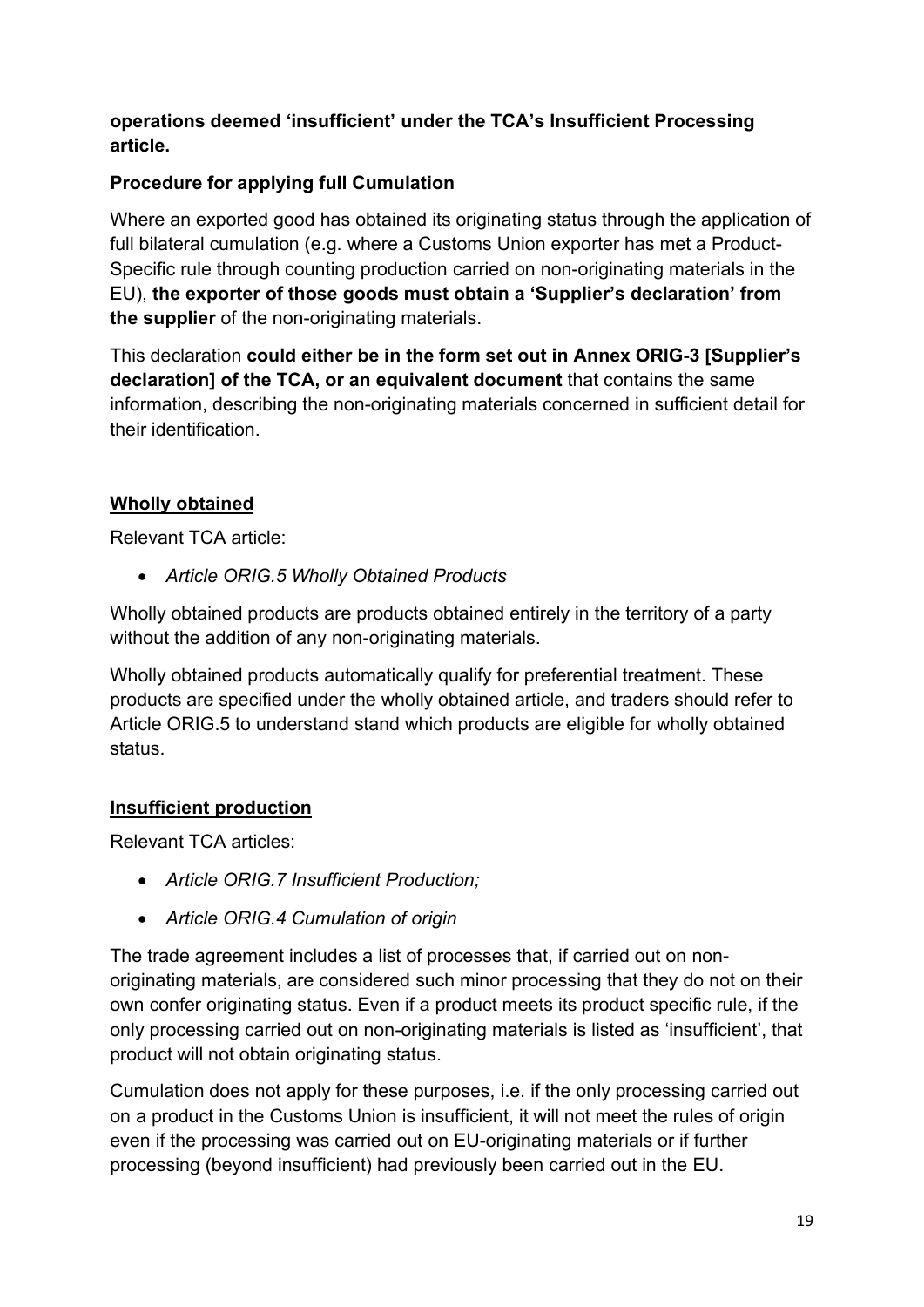The full list of processes which do not confer originating status for the purposes of the TCA is available in Article ORIG.7 Insufficient Production. Completion of one or any combination of the included processes is insufficient to confer originating status.

For example, 'simple painting and polishing operations' or 'peeling, stoning and shelling, of fruits, nuts and vegetables' are not considered to be significant manufacturing and as such do not confer originating status by themselves.

## Interpretation of the term "simple"

Some of the listed operations can be clearly identified as insufficient operations, such as the affixing of a label on the product. However, there are also some operations that need to be assessed further as they contain the term "simple", e.g. "simple assembly".

Operations are considered "simple" if neither special skills nor machines, apparatus or equipment especially produced or installed are needed for carrying out those operations.

## **Tolerance**

Relevant TCA articles:

- Article ORIG.6 Tolerance
- ANNEX ORIG-2 [Product-specific rules of origin]
- ANNEX ORIG-1 Notes 7 and 8 [Textiles Tolerances in the Introductory Notes to Product Specific Rules of Origin]

Tolerance is a relaxation of the rules of origin under certain conditions. It provides that, even if a product does not meet its PSR, it can nevertheless be originating if only a limited amount of non-originating materials are used in the production of that product.

Tolerance can only be applied to certain types of PSR.

- For example, tolerance can be applied when using a 'Change in Tariff Heading' rule – this rule typically prevents the use of non-originating material from within the same Tariff Heading (at 4-digit level) as the final product. Applying tolerance means a small amount of non-originating content of the same heading can be used and the product will be considered originating, as long as the total amount of non-originating material used in the product does not exceed the limits set out below.
- If a PSR requires the final product to be wholly obtained, or requires a value threshold to be met, then tolerance cannot be applied in addition. However, if a rule requires that materials used in the production of the final product must be wholly obtained, tolerance can apply to those materials (i.e. a small amount of those materials could be not wholly obtained).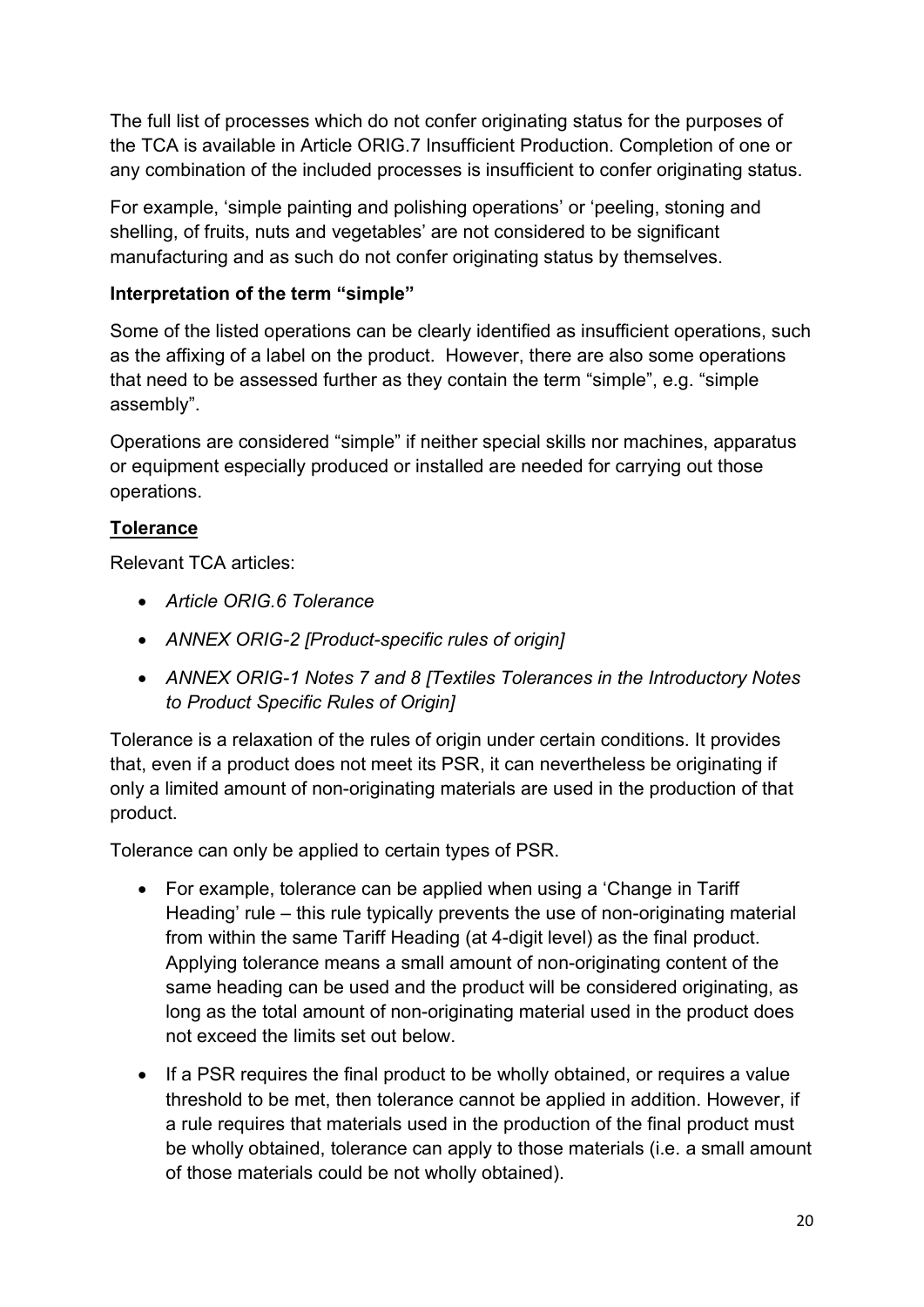The TCA allows a tolerance of 15% by weight of the final product for agri-food goods and 10% by value of the value the final product for manufactured goods (except clothing and textiles).

Textile and clothing products classified under HS50-63 are subject to specific tolerance thresholds, which are detailed in Notes 7 and 8 of Annex ORIG-1 [Introductory Notes to the Product-Specific Rules of Origin].

# Accounting segregation

Relevant TCA article:

Article ORIG.14 Accounting Segregation

Originating and non-originating fungible materials may be used in the production of a product without being physically separated during storage, if an accounting segregation method is used.

Fungible materials are materials that are of the same kind and commercial quality, with the same technical and physical characteristics, and which cannot be distinguished from one another for origin purposes.

An example of a fungible material is sugar. 'Originating' and non-originating sugar are fungible and as such can be stored together, and the volumes used in the production of a final product managed through accounting methods. This is particularly helpful if businesses need to keep their non-originating materials to a certain threshold.

Additionally, TCA allows fungible products of HS10, 15, 27, 28, 29, headings 3201 through 3207, and headings 3901 through 3914 to be stored in a Party before exportation without being physically separated if an accounting segregation method is used. Fungible products may be exported without any further processing, provided the stock of originating materials is sufficient to cover the quantity of product exported.

Custom Union manufacturers have to ensure that the amount of materials or product that is receiving originating status through accounting segregation does not exceed the amount that would receive originating status through physical segregation.

Accounting segregation involves applying an inventory management system which should:

- Verify compliance and ensure that no more materials receive originating status than would have if the materials were physically separated.
- Specify the quantity of originating and non-originating materials, including dates when they were purchased.
- Specify the quantity of products using fungible materials that are supplied to customers.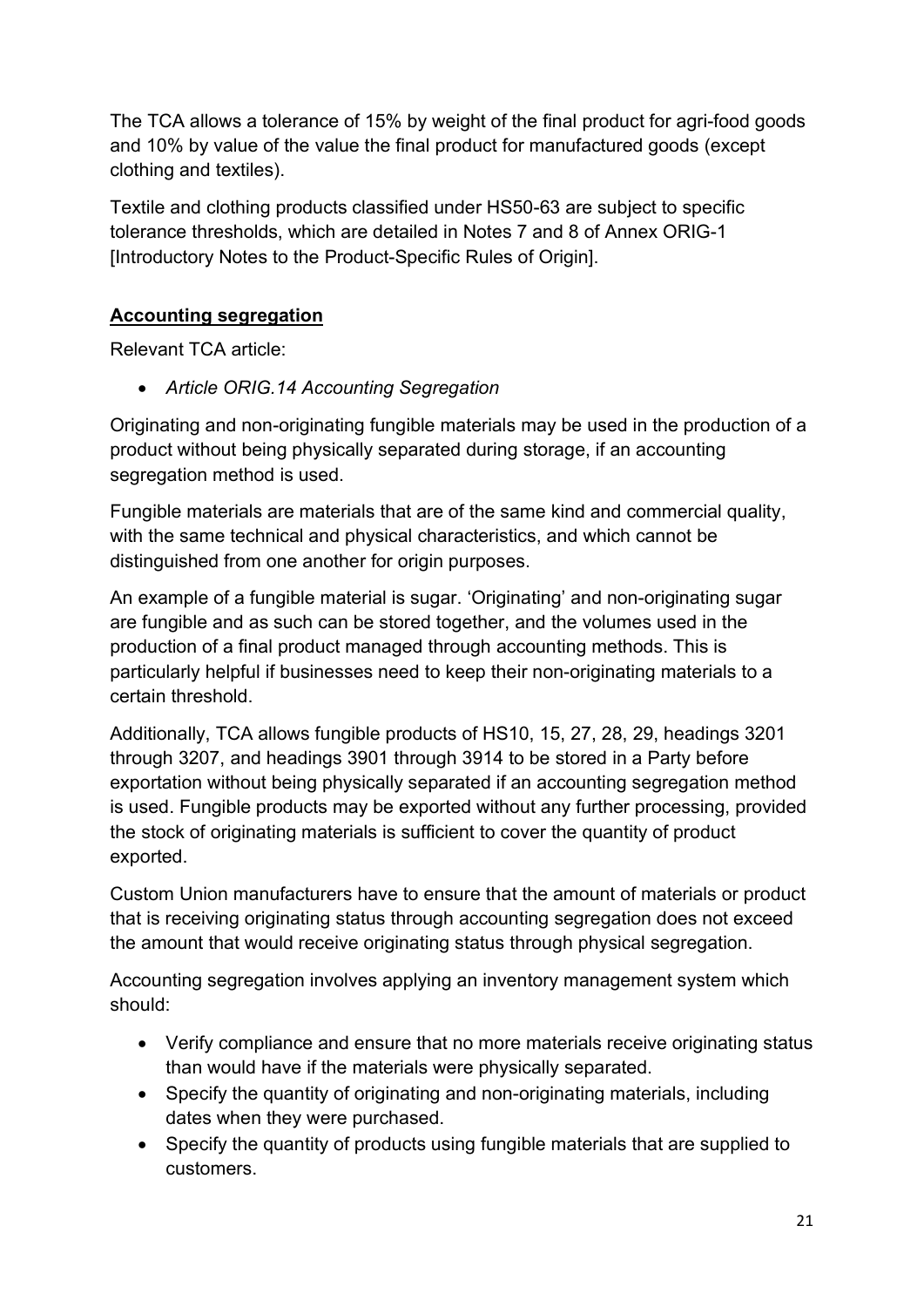# Product-Specific Rules

For every product traded under the FTA there is a corresponding product-specific rule (PSR) that must be met to demonstrate the product originates in the free trade area and qualifies for preferential tariff treatment. Each rule describes the nature or value of processing that must be carried out on any non-originating materials so that the final product meets the origin requirements. The rules agreed by the UK and the EU are set out in ANNEX ORIG-2 [Product-specific rules of Origin] of the TCA.

There are four types of rule that a product may be required to meet (on their own or in combination) in order to confer origin.

The types of rule are as follows:

- Wholly obtained
- Change of tariff code
- Value added/percentage rule; and
- Specified processes.

Traders should determine the correct tariff code for the exported product to find the relevant rule in the TCA product-specific rules list.

Once a product has gained originating status, it is considered 100% originating. This means that if that product is further used in the production of a further product, its full value is considered originating and no account is taken of non-originating materials within it

Note that many product specific rules provide manufacturers with the choice of several different rules. It is the decision of the manufacturer to select which rule to apply to their exported product.

## Wholly obtained requirement

If a product-specific rule of origin requires that a product is wholly obtained, the product must be made only from Customs Union or EU materials that are further processed.

## Change in tariff classification (HS Code)

If a product-specific rule of origin requires a change from any other chapter (2-digit level of the Harmonized System), heading (4-digit level of the Harmonized System) or subheading (6-digit level of the Harmonized System), any non-non-originating material used in the production of the product must be classified in a chapter,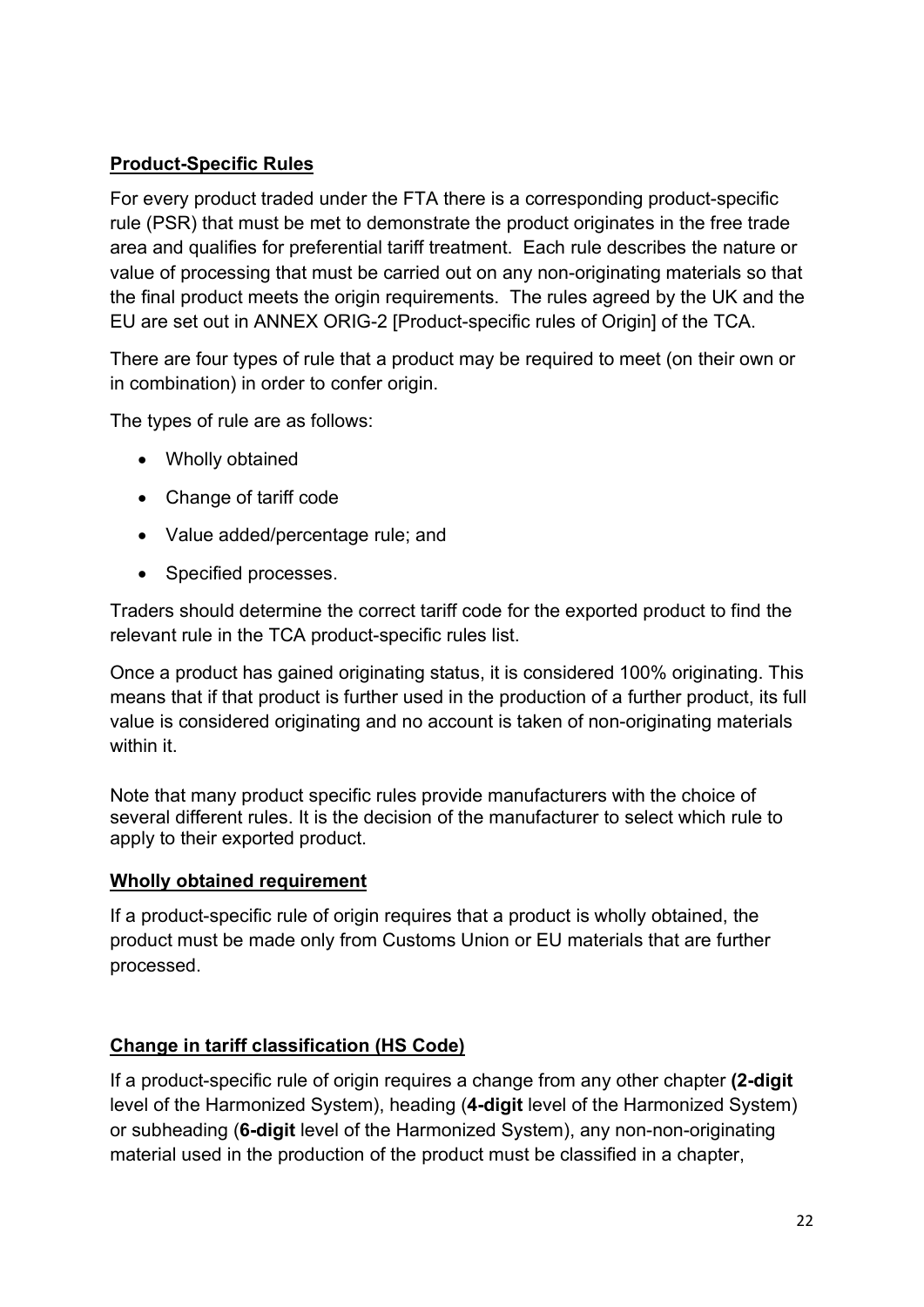heading or subheading other than that of the final product. There are no limits on the amount of originating material businesses can use, regardless of their HS code.

To demonstrate the rule has been met, Traders will need to know the HS code of their exported product, all of its inputs, and the origin of the inputs.

# Change of chapter (CC)

Any non-Customs Union or non-EU originating materials or components used in the product must be classified in a different HS chapter (2-digit HS code).

# Change of tariff heading

Any non-Customs Union or non-EU originating materials or components used in the product must be classified in a different HS heading (4-digit HS code).

## Change of tariff subheading

Any non-Customs Union or non-EU originating materials or components used in the product must be classified in a different HS subheading (6-digit HS code).

## Manufacture from materials of any heading, including other materials of the same heading

If a product-specific rule of origin allows production from non-originating materials of any heading, the product can include non-originating materials of the same heading. This means that a change of heading does not need to take place. However, processing of non-originating materials does need to be more than insufficient.

## Value and weight limit for non-originating materials

Under a value limitation rule, the value non-Customs Union or non-EU originating materials may not exceed a given percentage of the ex-works price of the product. Sometimes, the limit might apply only to the value of specific types of inputs to a product. If the use of an ingredient, material or component is limited by value, the rule concerning tolerance cannot be relied upon in addition to the threshold.

Note 4 of Annex ORIG-1 [Introductory Notes to Product Specific Rules of Origin] sets out the definition of 'ex-works price'.

# Specified operations

Specified operations are particular to certain specialised industries or products. Rules may include the re-treading of tyres to take place in the Customs Union for a tyre to be originating, or a chemical reaction to take place for chemical products. As well as the chemicals sector, such rules are common in textiles and clothing and may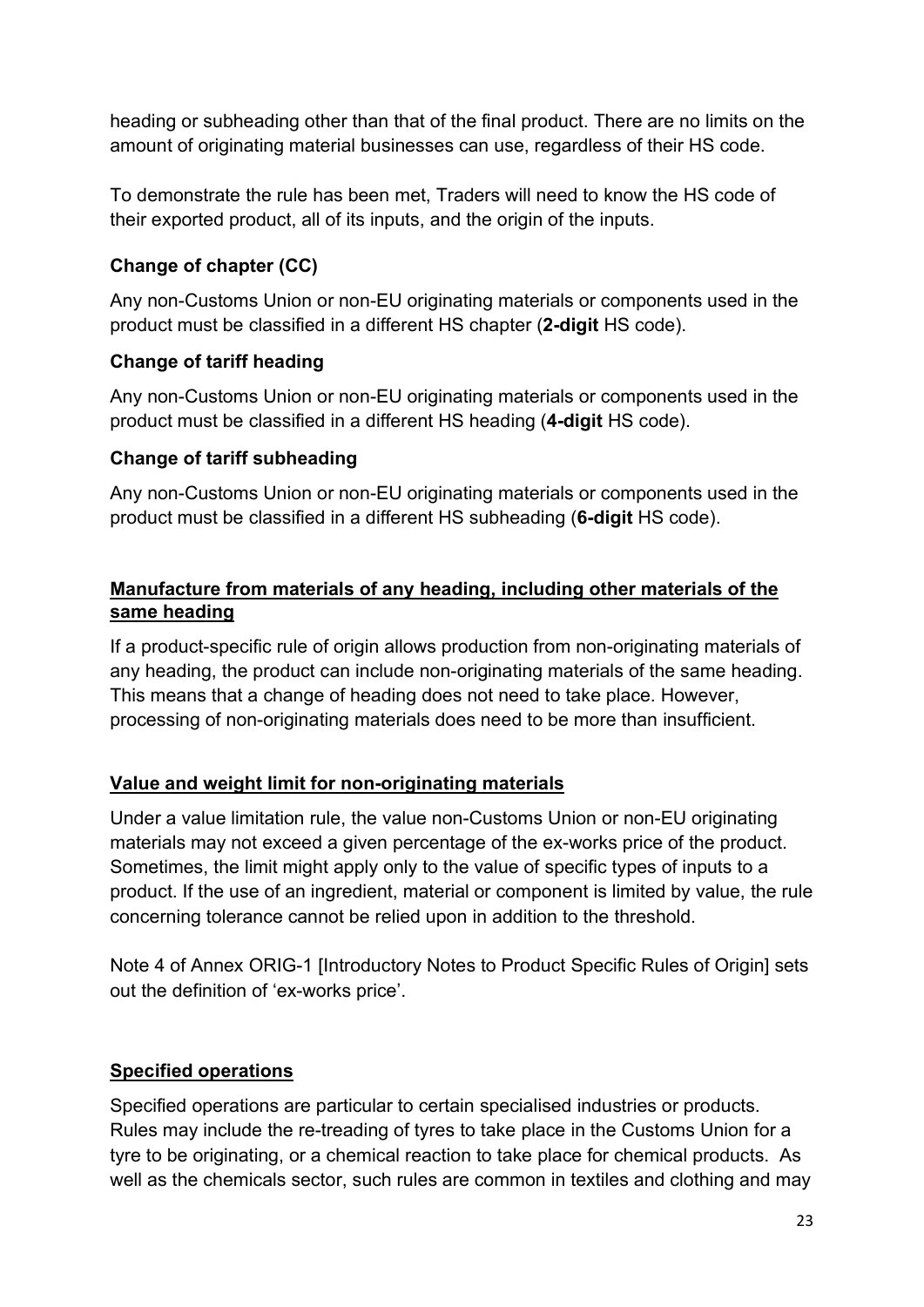specify that the weaving and cutting of fabric to make garments must take place in the free trade area for the product to be originating.

## Combinations of several rules

Different product-specific rules can be combined to make a rule whereby all the listed conditions must be fulfilled.

## Exclusions

A product-specific rule may include a restriction on certain materials and components being used in the production of a product.

## Treatment of packaging materials

Packaging materials are generally not considered when determining the origin of your product. See Article ORIG.10 [Packaging materials and containers for retail sale] of the TCA.

There are limited exceptions, for example if a product specific rule limits a nonoriginating material by value of the final product or value tolerance is applied, the value of originating packaging materials can be taken into account when determining the value of the good.